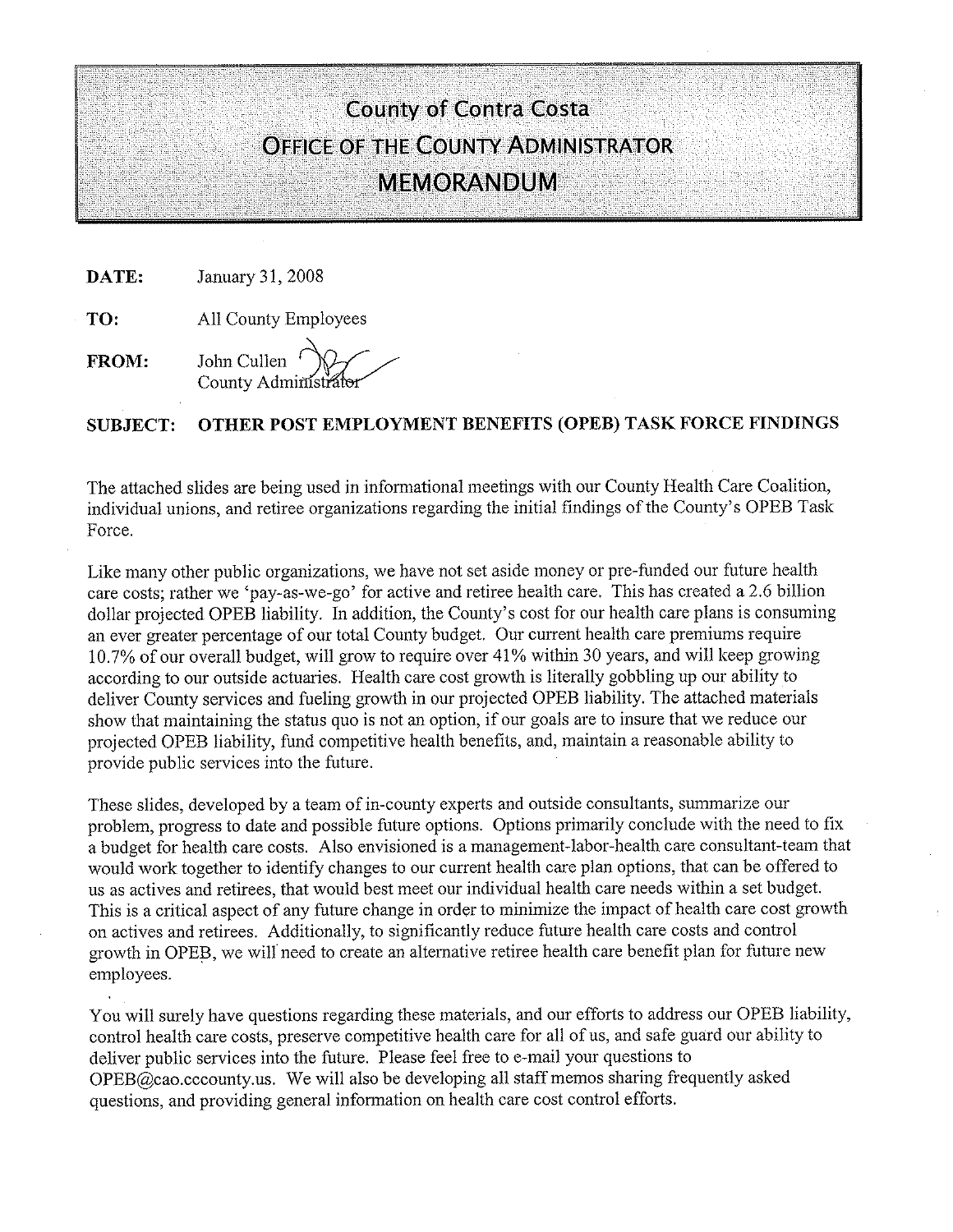

## Other Post Employment Benefits Task Force Findings

*January 29, 2008*

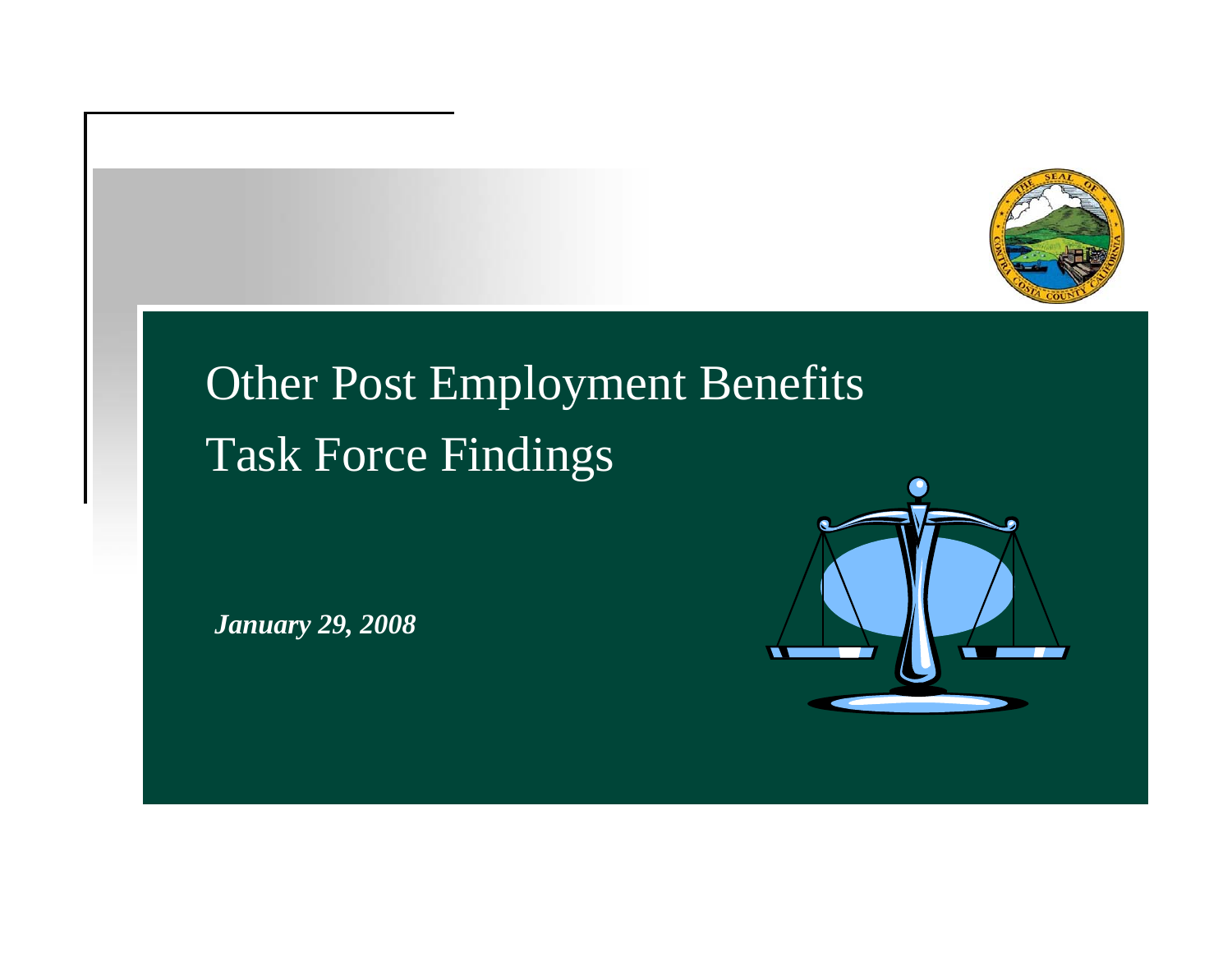- I. OPEB Refresher
- II. Define OPEB
- III. Where We Are & Why We Got Here
- IV. History
- V. Findings

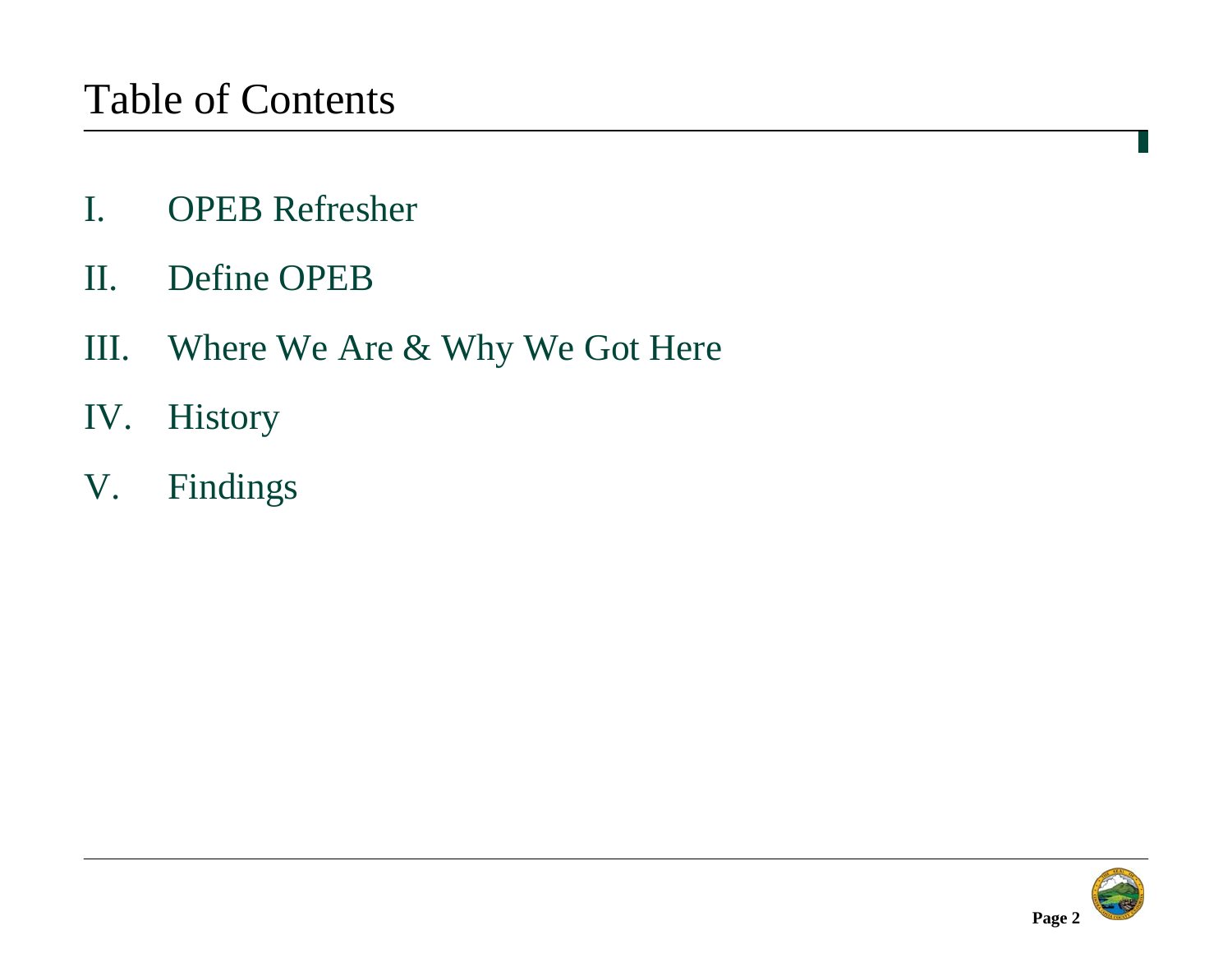# OPEB is short for **Other Post Employment Benefits**

## It includes: It includes:

- **\* Retiree Health Care**
- **Retiree Dental Care, and**
- $\bullet$  any other post employment health benefit such as life insurance, prescriptions, vision, hearing, long term disability, etc.

 It does not include retiree pension or deferred It does not include retiree pension or deferred compensation plans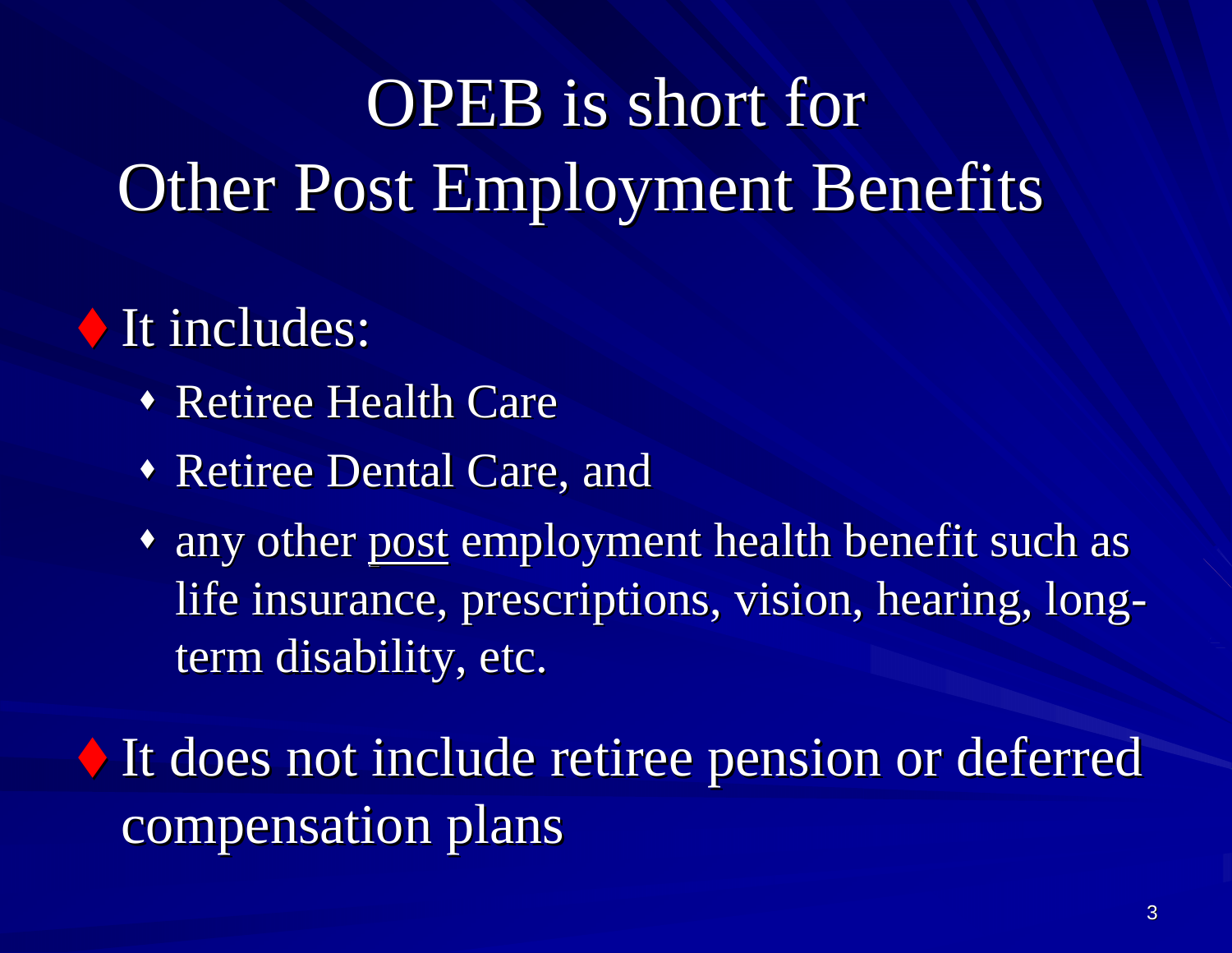## How did OPEB become such an issue?

 Concern over OPEB was triggered by the collapse of Concern over OPEB was triggered by the collapse of several major private sector retirement pension and health plans

 Governmental Accounting Standards Board (GASB), Governmental Accounting Standards Board (GASB), which governs the County's accounting reporting, requires the County to report its long-term liabilities such as retiree medical costs medical costs

GASB intended that shining the light on these long term liabilities would force the public sector to address, and liabilities would force the public sector to address, and hopefully avoid, the collapses in benefit plans that occurred in the private sector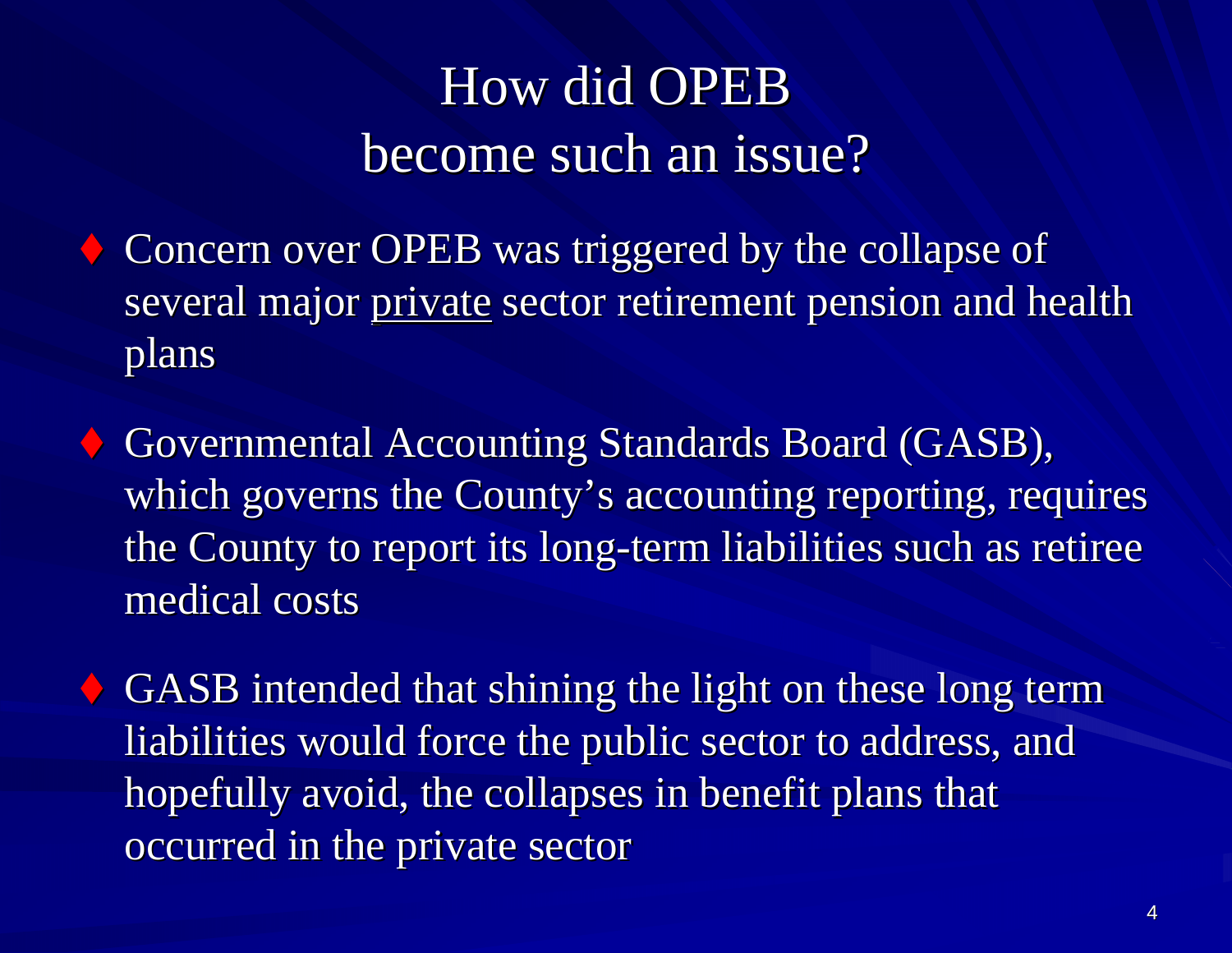### OPEB within the Context of Contra Costa County

- As of 1-1-06\* we have 8,438 active employees, 4,856 retirees and 360 surviving spouses, and their dependents who are eligible for OPEB **benefits**
- The liability/cost for our entire pool of existing employees and retirees over the course of our lifetimes, is approximately \$2.57 billion
- $\blacklozenge$  We are currently only budgeting for the annual health care premium for current retirees called PAYGO (\$36 million in 07-08), and putting aside zero for our current employees
- We spent \$113 million for our active and retiree health program in FY 06/07 and have budgeted \$130 million for FY 07/08
	- $\blacklozenge$ Health programs are now 12% of total salary  $\&$  benefit costs
	- $\blacklozenge$ Retirement is 20% of total salary  $\&$  benefit costs
	- $\blacklozenge$ Permanent Salaries are only 52% of total salary & benefit costs
- \* New 1-1-08 valuation, which will be completed in March 2008 will be larger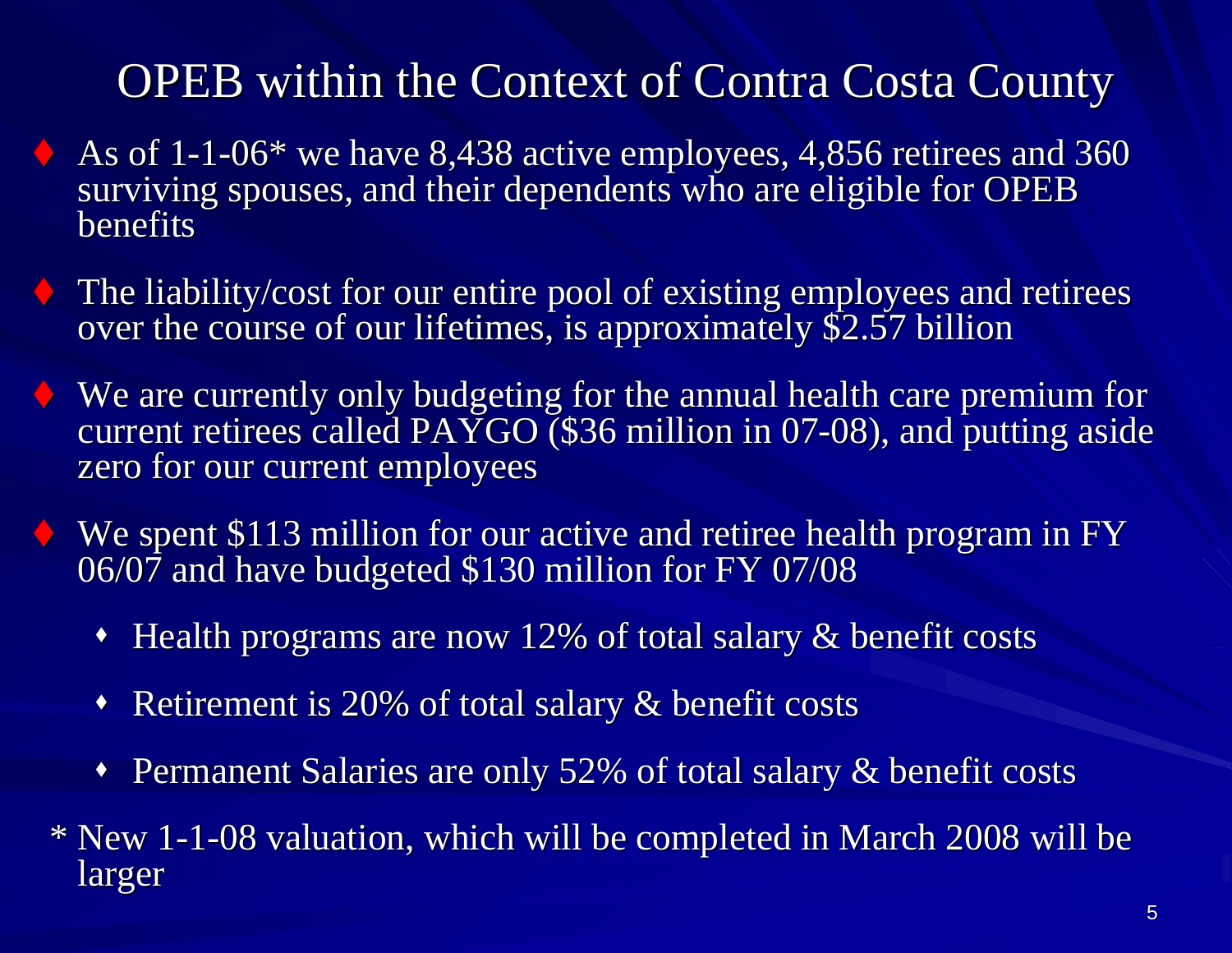# What's our health care cost challenge?

- Actuarial studies tell us that in addition to the 8,438 active employees we will have over 12,773 retirees consuming retiree health care services during the next 30 years; retirees will live longer; and, health care costs will continue to increase
- Even with a fixed active population, as more people retire our annual total  $\bullet$ health care premium costs will increase
	- \$130 million and 10.7% of our budget now (\$36 million/2.9% retirees)
	- $\blacklozenge$ \$374 million and 22.8% in 10 years (\$106 million/6.5% retirees)
	- \$684 million and 31.0% in 20 years (\$237 million/10.7% retirees) \$684 million and 31.0% in 20 years (\$237 million/10.7% retirees)
	- $\cdot$  \$1,191 million and 40.2% in 30 years (\$462 million/15.6% retirees)
	- $\bullet$  and continue to increase until approximately 2085

 $\blacklozenge$  The ever growing health care expense demand on the general fund, will eventually consume our ability to provide public services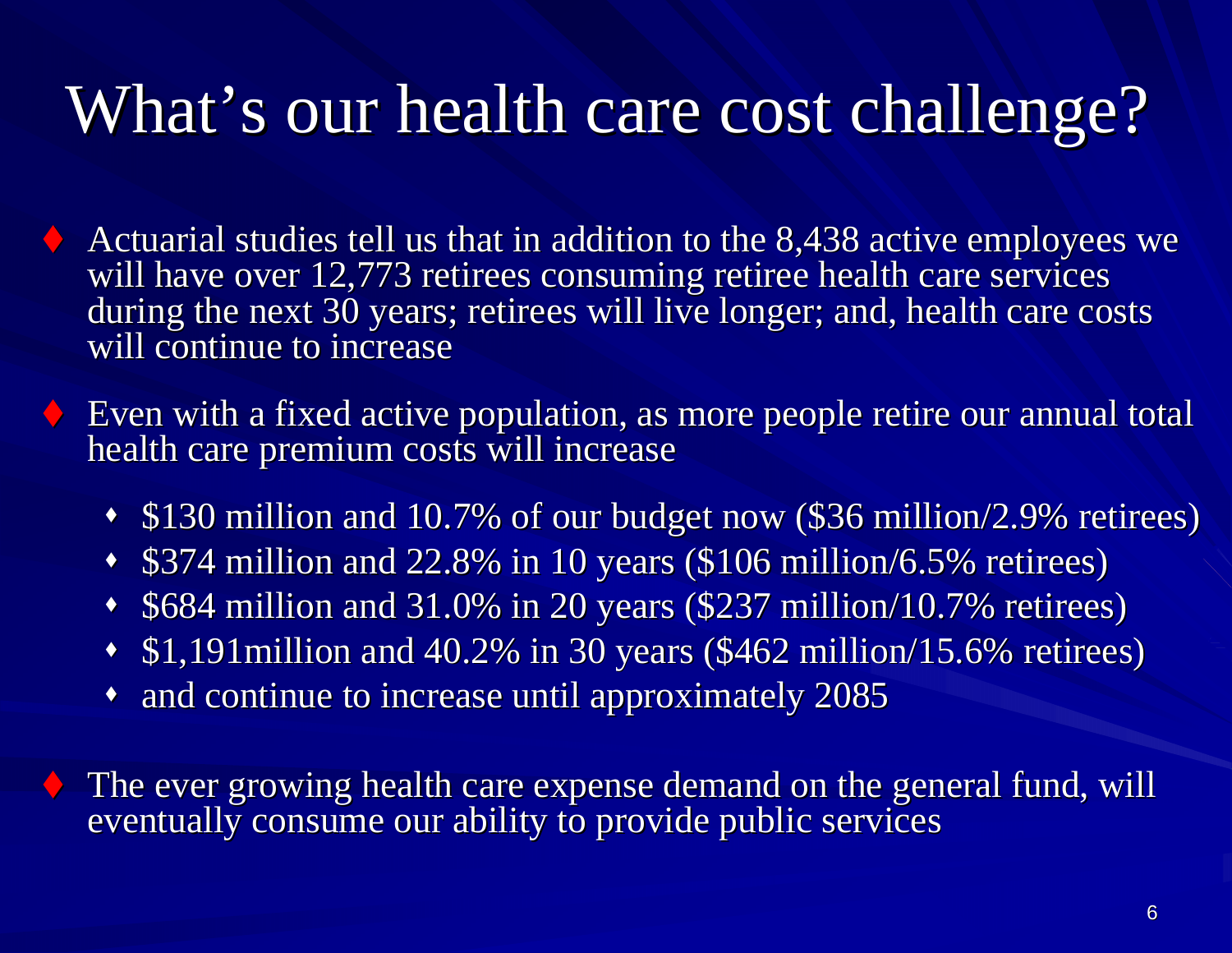# The immediate problem is the cost of health care

**Millions**



Retiree Health Insurance  $\Box$  Active Health Insurance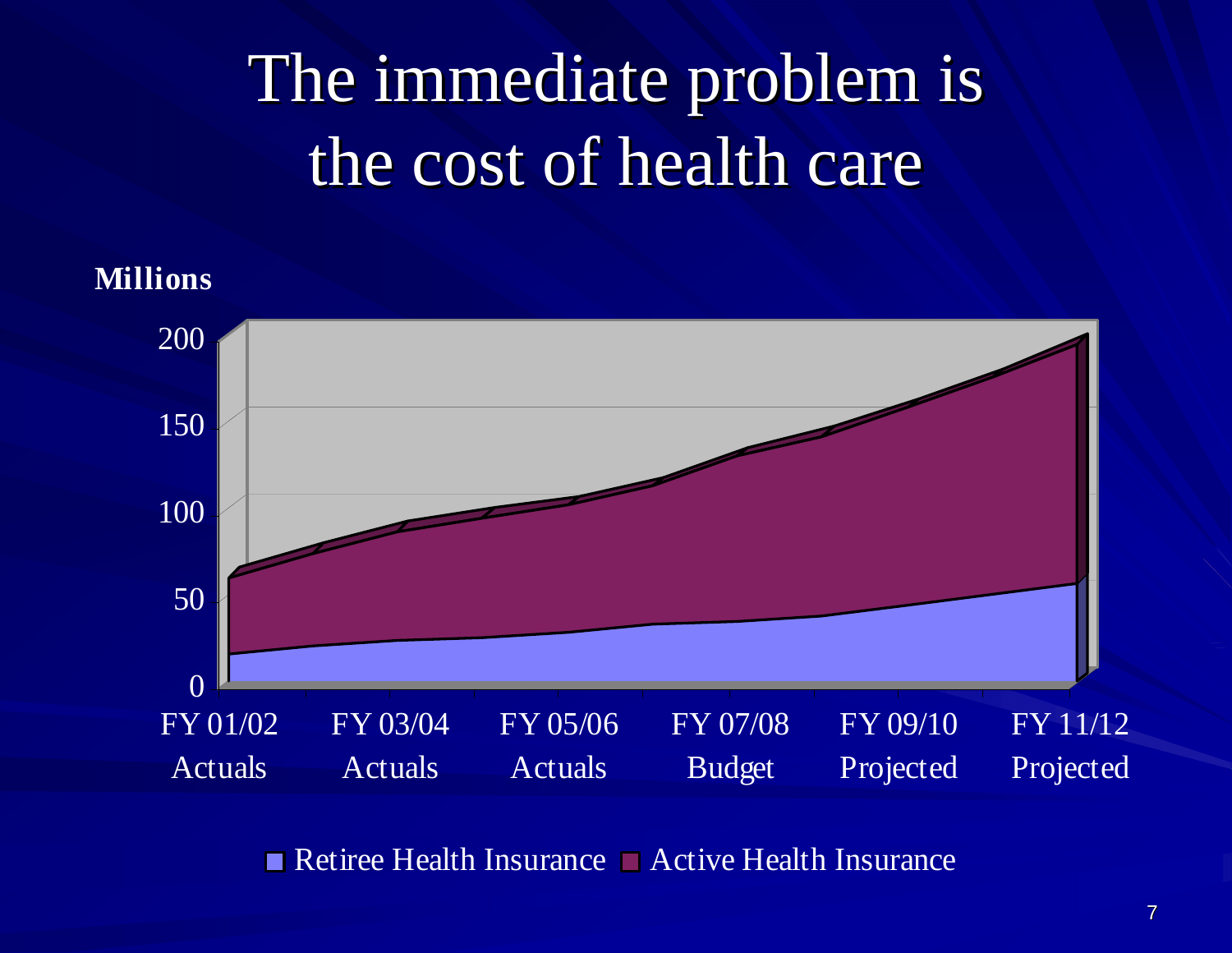## One future problem is the expected increase in the number of retirees over the next 30 years



Even with no growth in County positions – the number of retirees will grow by 163%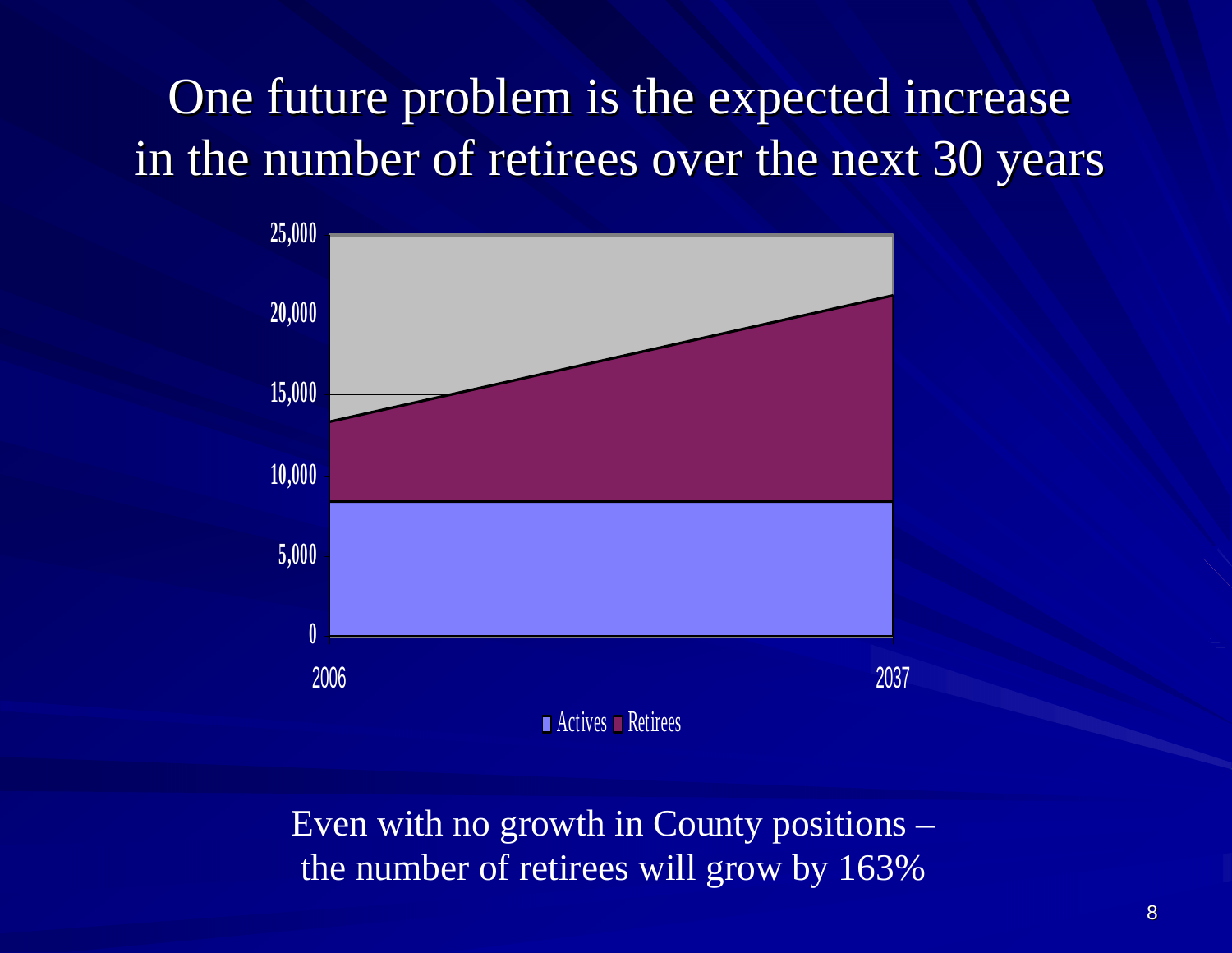### **History**

#### ♦ Specific Goals and Objectives  $\boxtimes$

The Board of Supervisors has set four specific goals: 1) to fully comply with GASB Statement 45; 2) to adopt and follow an OPEB financing plan, which balances our requirement to provide public services with our desire to provide competitive health care benefits for our employees both now and when they retire; 3) to minimize collateral detrimental impact to the provision of indigent health care in our County; and 4) pursue and support Federal and State legislation.

#### ♦ Economic Census Assumptions and Rationales  $\boxtimes$

Prior to ordering the first formal OPEB liability valuation, the OPEB task force met with actuaries from Buck Consultants and developed economic census assumptions and rationales for the actuarial valuation.

#### ♦ Funding Strategy  $\boxtimes$

While the County has paid for health care costs on a Pay-As-You-Go ("Pay-Go") basis for over forty years, the Board has publicly acknowledged the need to begin to partially pre-fund the benefit. Due to the size of the liability it is almost impossible for the County to fully pre-fund the liability; rather partial pre-funding will be phased in over thirty years. It is the Board's intent to fully pre-fund OPEB benefits over time.

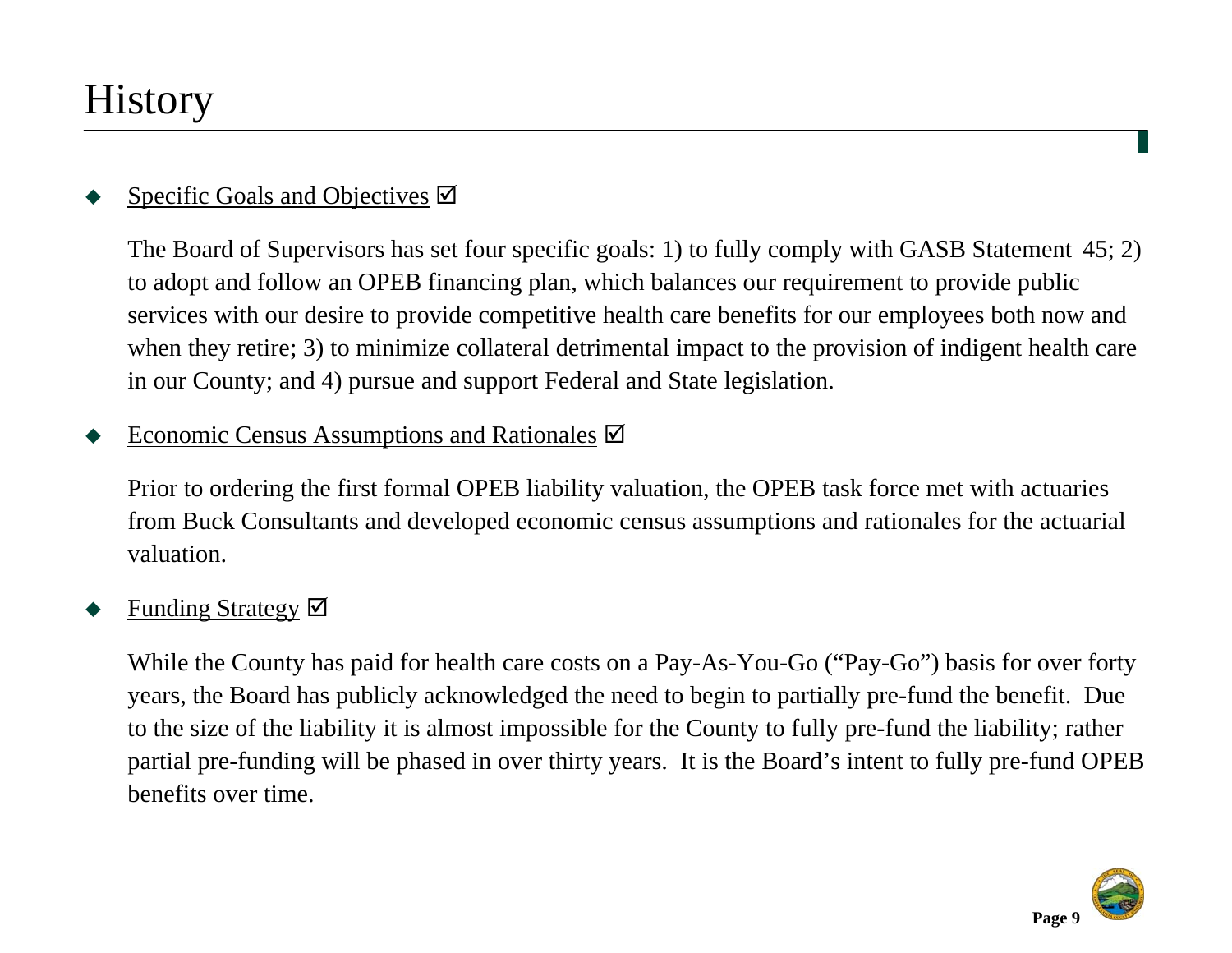### History (continued)

#### ♦ Funding Levels  $\boxtimes$

The Board established an initial pre-funding target for the County of 100% of its retirees, which currently translates to 40% of the total liability. This means that during the next 30 years, we will need to incorporate updated demographics and cost information into our financing plan in order to fully fund our OPEB benefits. Before recommending this target level, the Task Force researched recommendations for specific funding guidelines for financial long-term obligations and considered the Government-wide balance sheet impact of various funding levels, the liability impact of various funding levels, volatility of the assumptions/risk of funding, and ability to fund/affordability (for more information see the June 26, 2007 report to the Board).

#### ♦ Pre-funding resources  $\boxtimes$

As an initial step towards funding the County's OPEB liability, the Board of Supervisors adopted the allocation of resources (and the future investment income earned) totaling \$588 million (plus interest) reserved by the end of fiscal year 2022/23, and \$100 million added annually thereafter.

#### ♦ Employee Communication Forums and Information Sessions  $\boxtimes$

The County Administrator scheduled OPEB informational sessions throughout the County for our employees. The purpose of the presentations was to provide information regarding OPEB, to answer employees questions, and to seek employees input and suggestions on solutions.

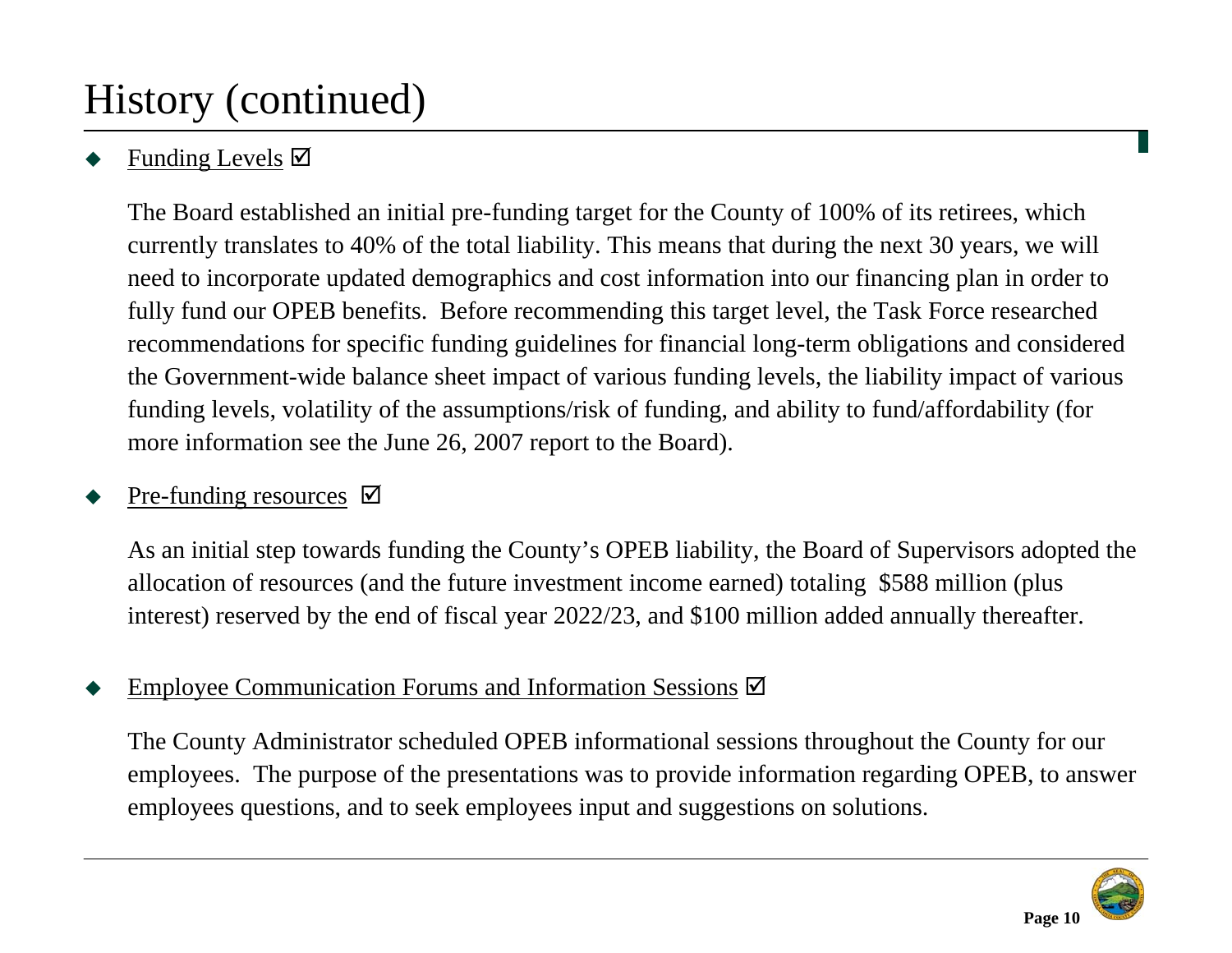### History (continued)

#### ♦ Establishment of a Trust Fund  $\boxtimes$

The Board approved an irrevocable trust (Internal Revenue Code Section 115) for OPEB funding for Contra Costa County (1/15/08). The purpose of establishing the Trust is to comply with GASB; to establish a mechanism for 1) saving OPEB funds, 2) earning interest, and 3) discounting our liability.

#### ♦ Selection of a Benefit Design Consultant  $\boxtimes$

County selected and contracted with a Benefit Design consultant – Buck Consultants to help in identifying cost control options.

#### ♦ On-going/Future Milestones

- $\blacklozenge$ Board adopts FY 2008/09 budget including OPEB cost reduction strategy.
- $\bullet$  County continues to work with consultants to analyze County demographics, our and other jurisdictions' health benefit programs, cost containment strategies, and alternative plan structures.
- $\blacklozenge$ Buck Consultants to provide County with updated OPEB liability in March 2008.
- $\blacklozenge$  Board adopts FY 2008/09 budget including \$10 million in OPEB pre-funding resources redirected from Workers Compensation.
- $\blacklozenge$  Task Force will evaluate and offer recommendations on the use of OPEB bonds as part of any OPEB cost redirection plan.
- $\blacklozenge$  Appoint stakeholder task force to recommend cost containment strategies and recommendations for health care design/programs within specific parameters.

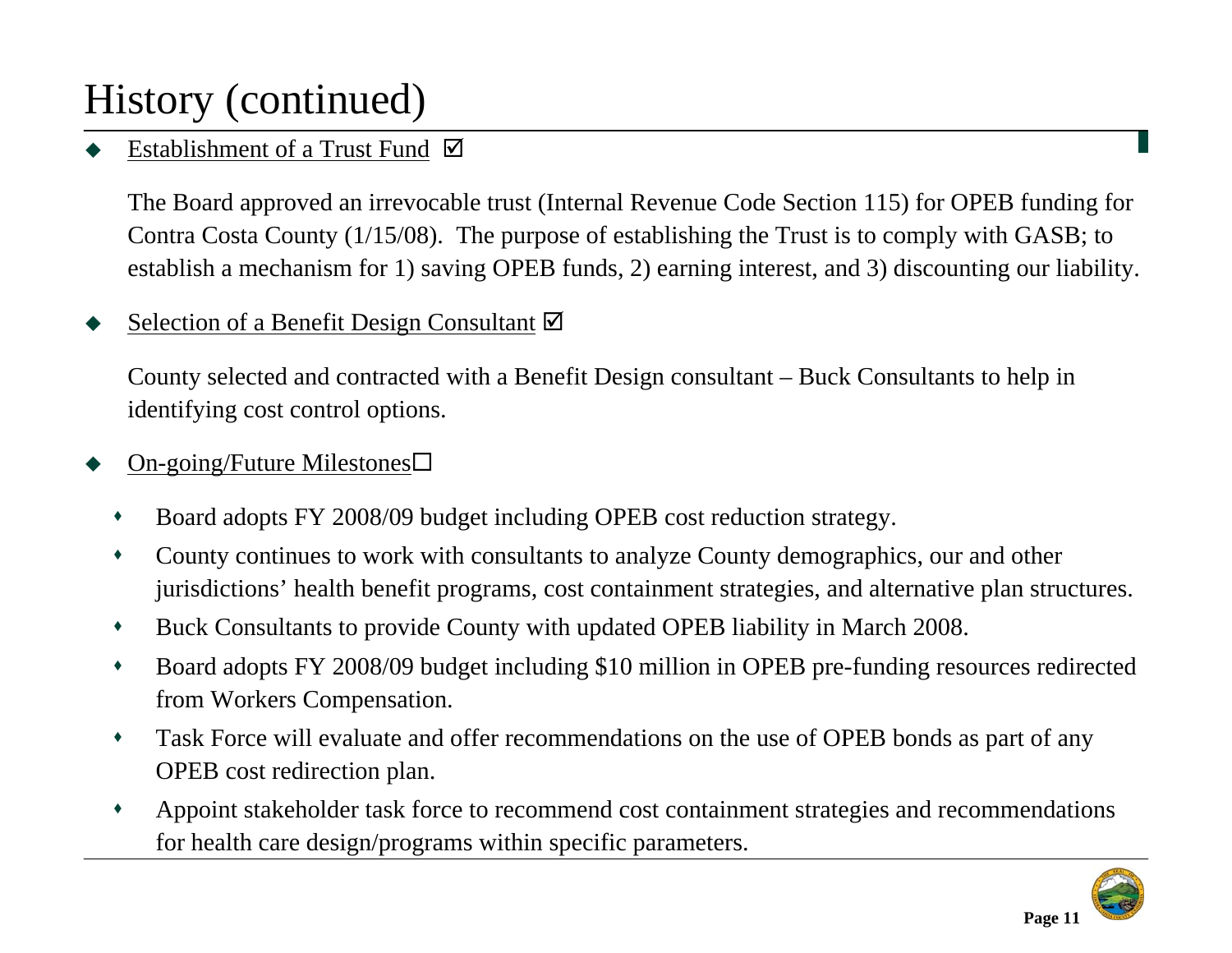- The County's health care expenditure and OPEB liability is determined by the cost of health care for active employees (current & future), and for retirees (current & future)
- The cost of the County's health care and the size of the County's OPEB liability are due to two factors
	- The *number of individuals* receiving health care, and
	- The *cost* of health care premiums
- The only way to reduce the County's health care costs and OPEB liability is to affect one or both of these factors

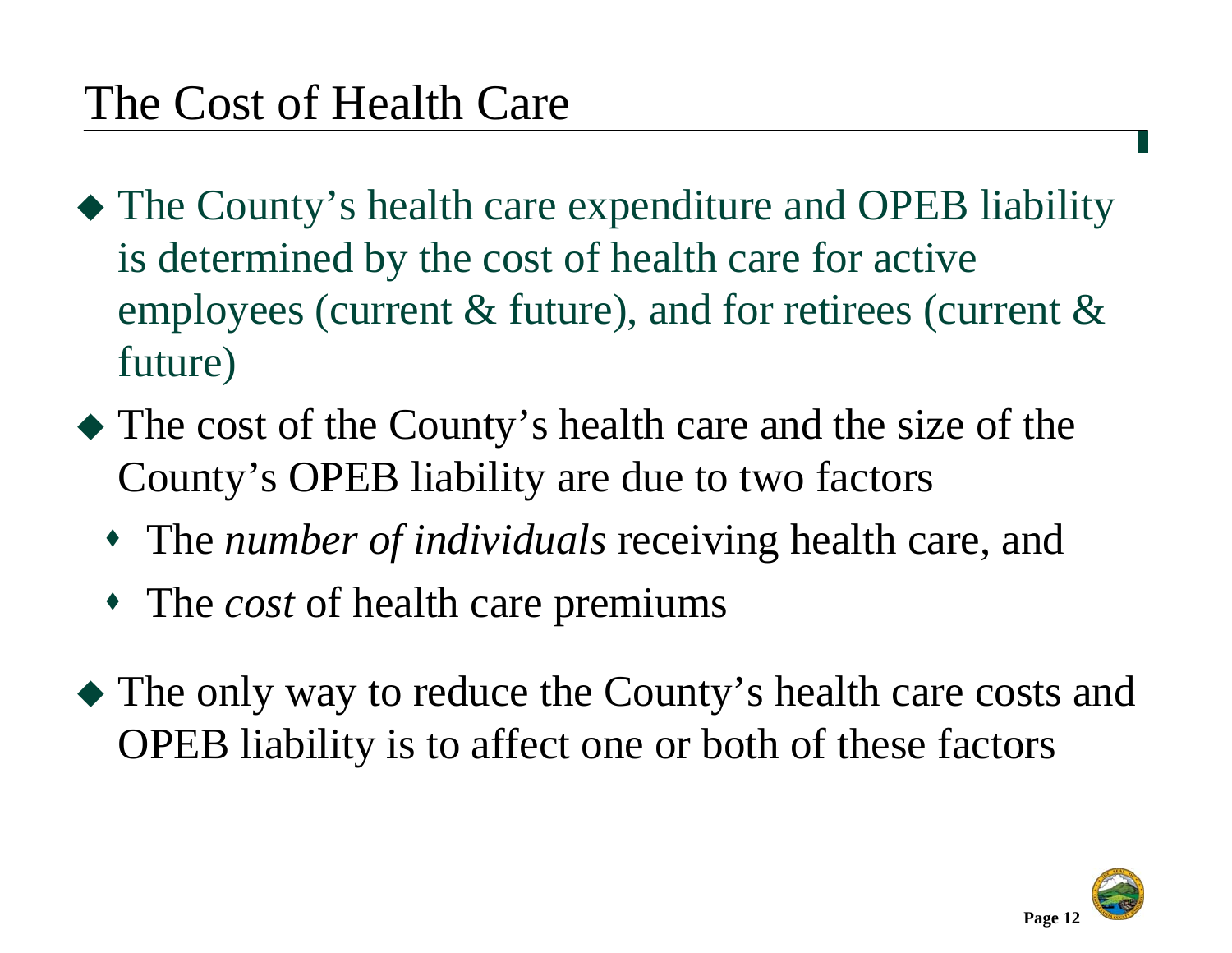## Board of Supervisors Commitment

- Most significantly:
	- ♦ 40% OPEB Pre-Funding Target,
	- ♦ established a 115 Irrevocable Trust as a 'lock-box' for pre-payment of OPEB, and
	- dedication of the following specific pre-funding resources
		- Redirect Workers Compensation 2008/09 \$10
		- ♦ Redirect UAAL Rate Adjustment 2009/10 \$10
		- ♦ Redirect POB Bond payments 2014/15 \$33
		- ♦ Redirect POB Bond payments 2022/23 \$47 [\$588 million end of FY 2022/23  $&$  \$100 million thereafter]

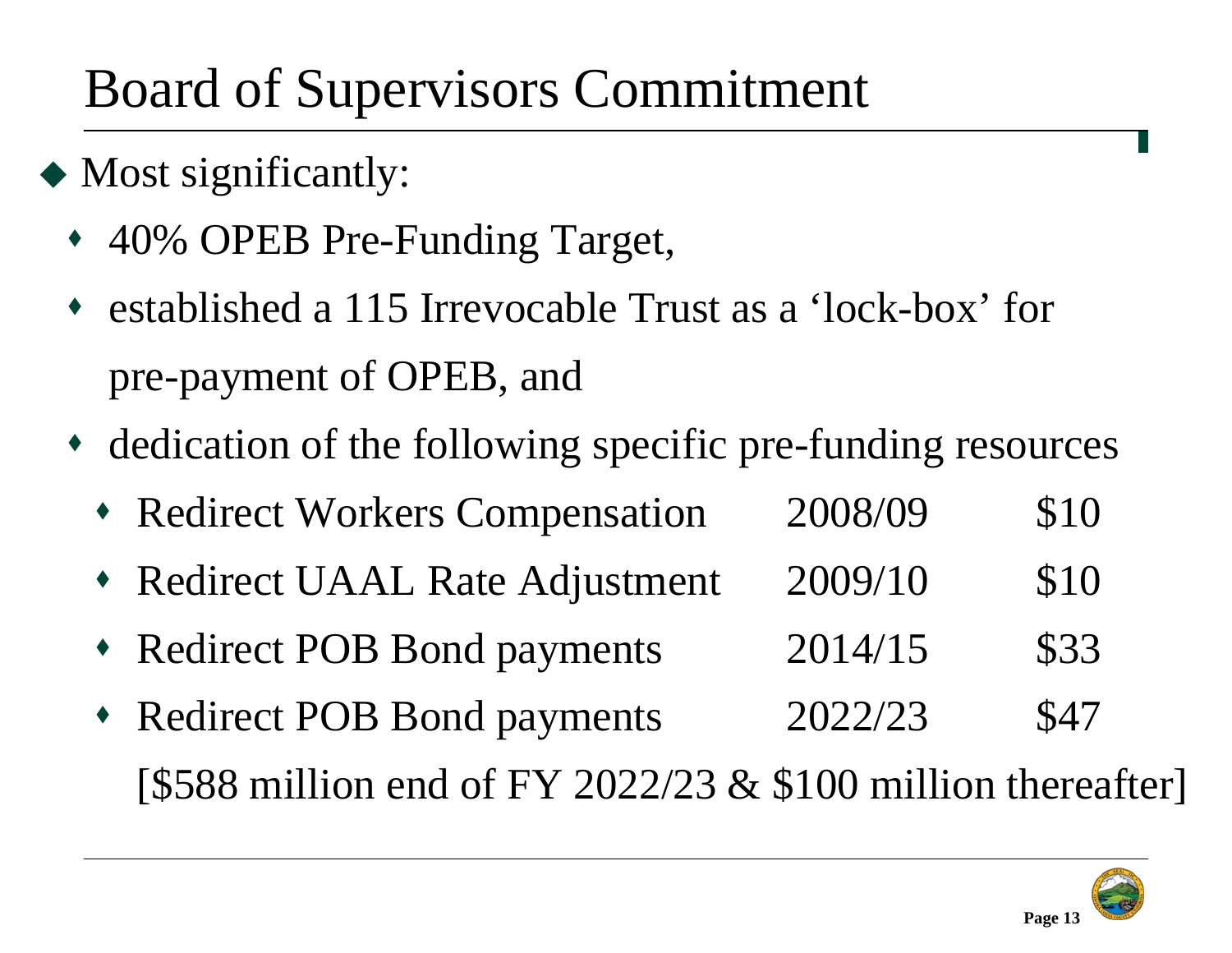◆ OPEB liability \$2.6 billion (as of 1/1/06)

- ◆ Funding target 40% of liability
- Funding period of 30 years
- ◆ Identified partially pre-funding resources
- Remaining pre-funding *Shortfall* is \$139 million

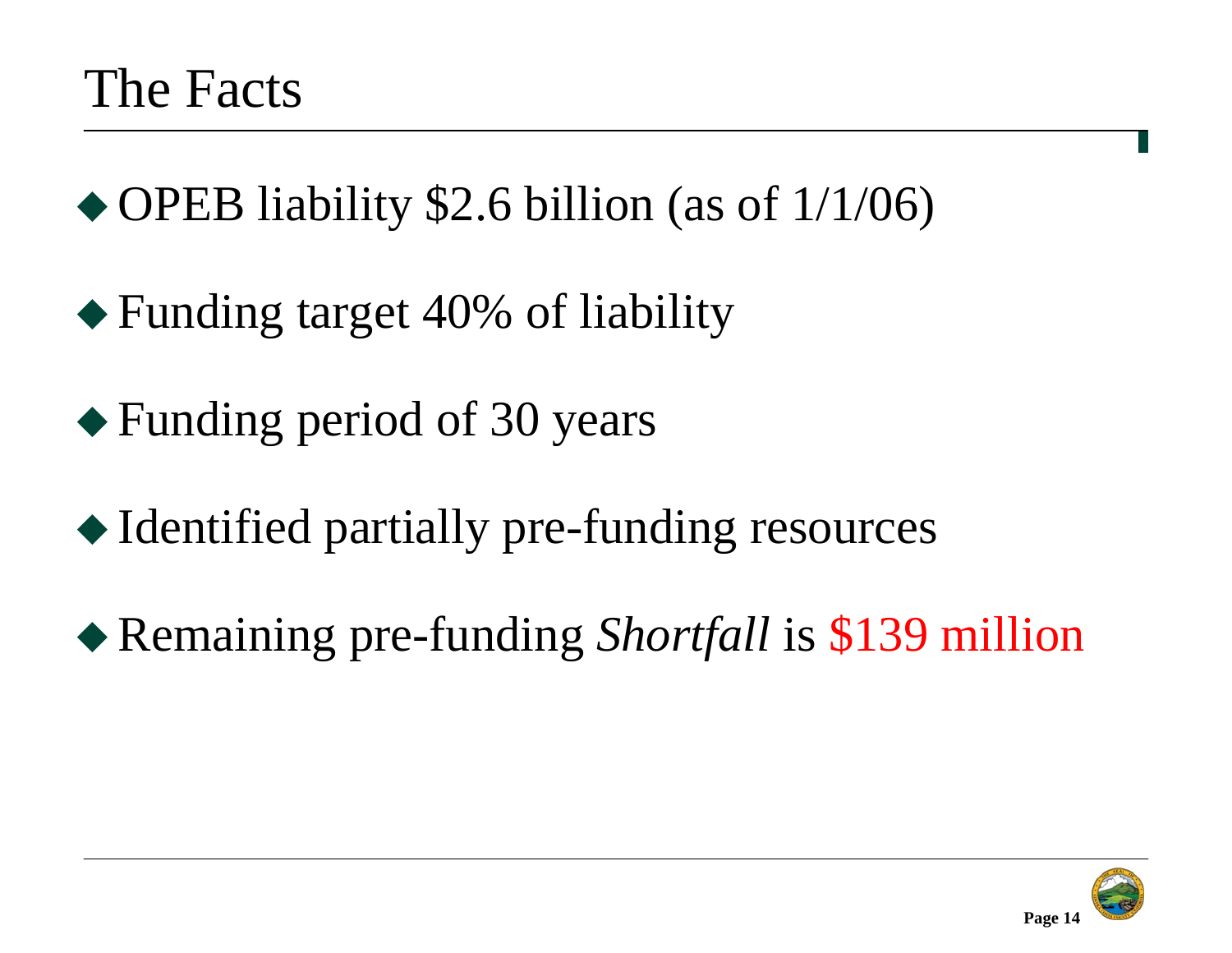- Given the County's existing commitments, the Board has three options:
	- Preserve Programs Approach preserve programs and take all cuts from benefits
	- Preserve Benefits Approach fund benefits at their current level and take all cuts from programs
	- Balanced Approach reduce both future benefits and programs

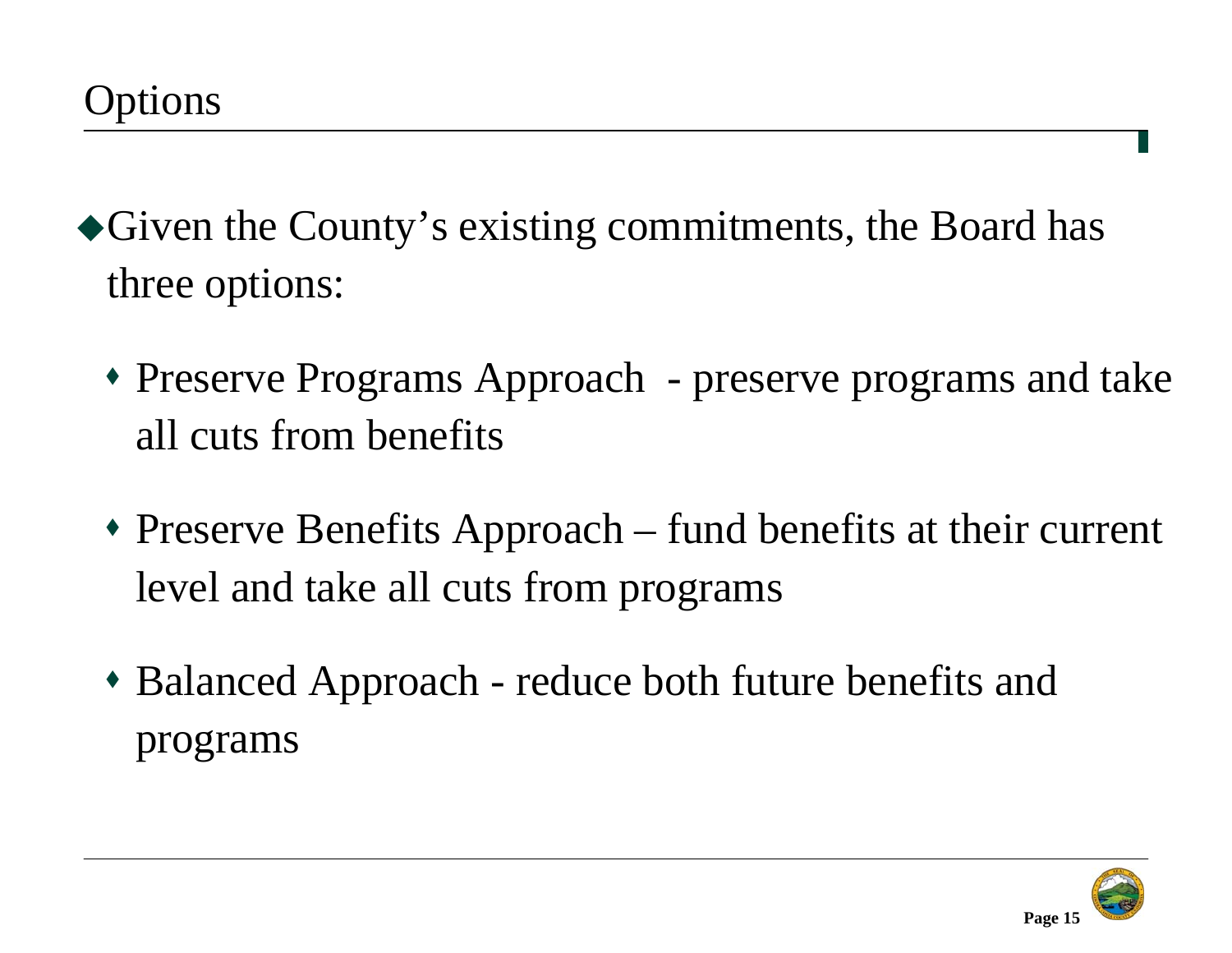### Preserve Programs Approach

If the County were to implement this approach, it would mean at a minimum freezing current health subsidy levels.

#### ◆ Pros

- No cuts to programs would be necessary
- Within a short period of time the County would move from partially pre-funding to pre-funding the entire Annually Required Contribution (ARC), which means the OPEB liability would not grow
- Not reliant on Health Care Legislation

#### ◆ Cons

- This would require the Board to freeze current benefits
- All future medical inflation costs would be borne by the employees and retirees

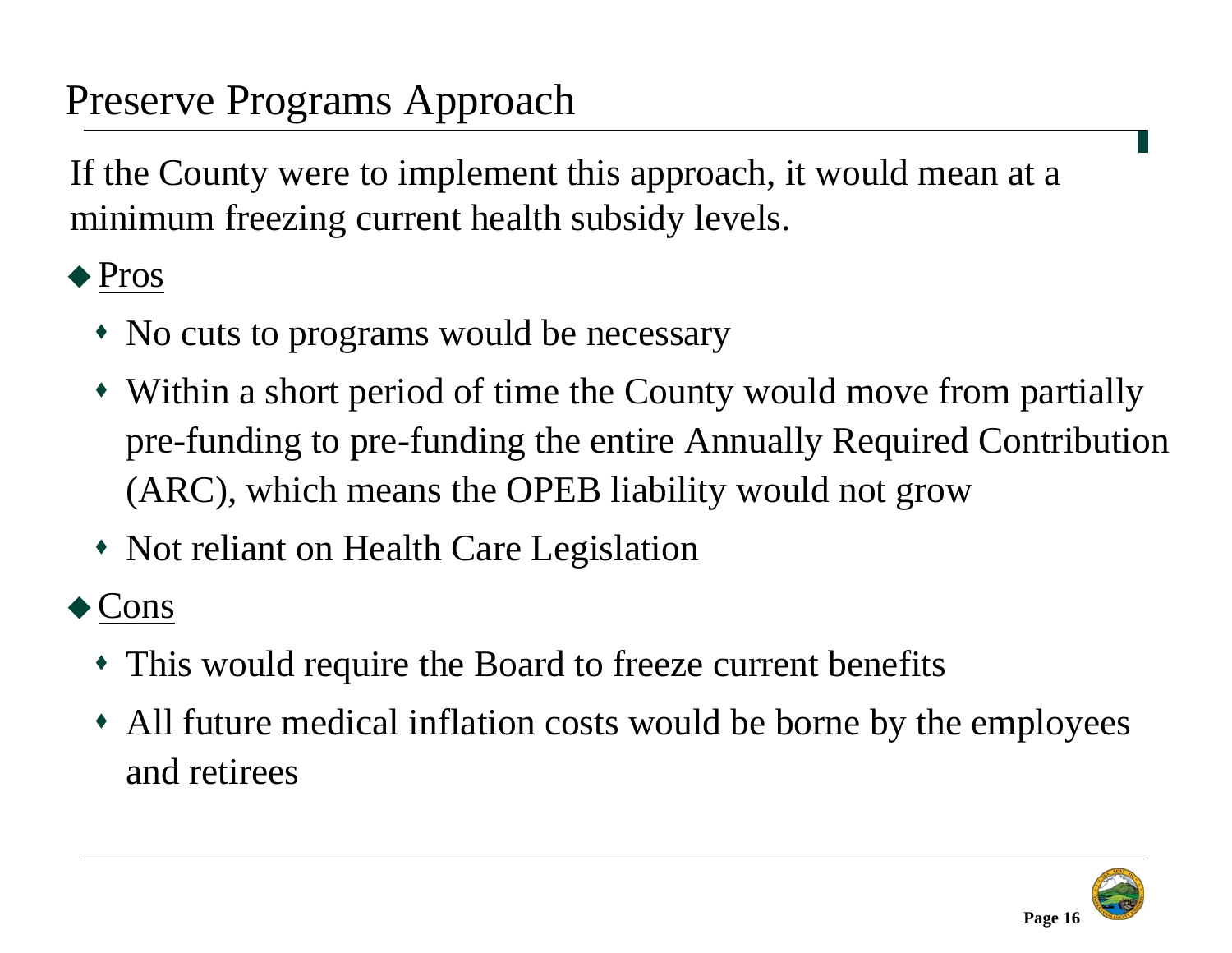### Preserve Benefits Approach

If the County were to implement this approach, it would minimally mean \$139 million in permanent cuts in the FY 2008/09 budget.

◆ Pros

- No immediate cuts to benefits would be necessary
- Health Care Legislation may solve the problem

◆ Cons

- Because the cause of the gap would not be corrected, the Board would be required to make additional program cuts every two years as new OPEB valuations were calculated AND eventually obligate all new revenue towards health benefits as well
- The County's OPEB liability would continue to increase
- The County's health care costs would continue to increase
- The County's bond rating would be negatively impacted
- Service levels would decrease and workloads would increase



**Page 17**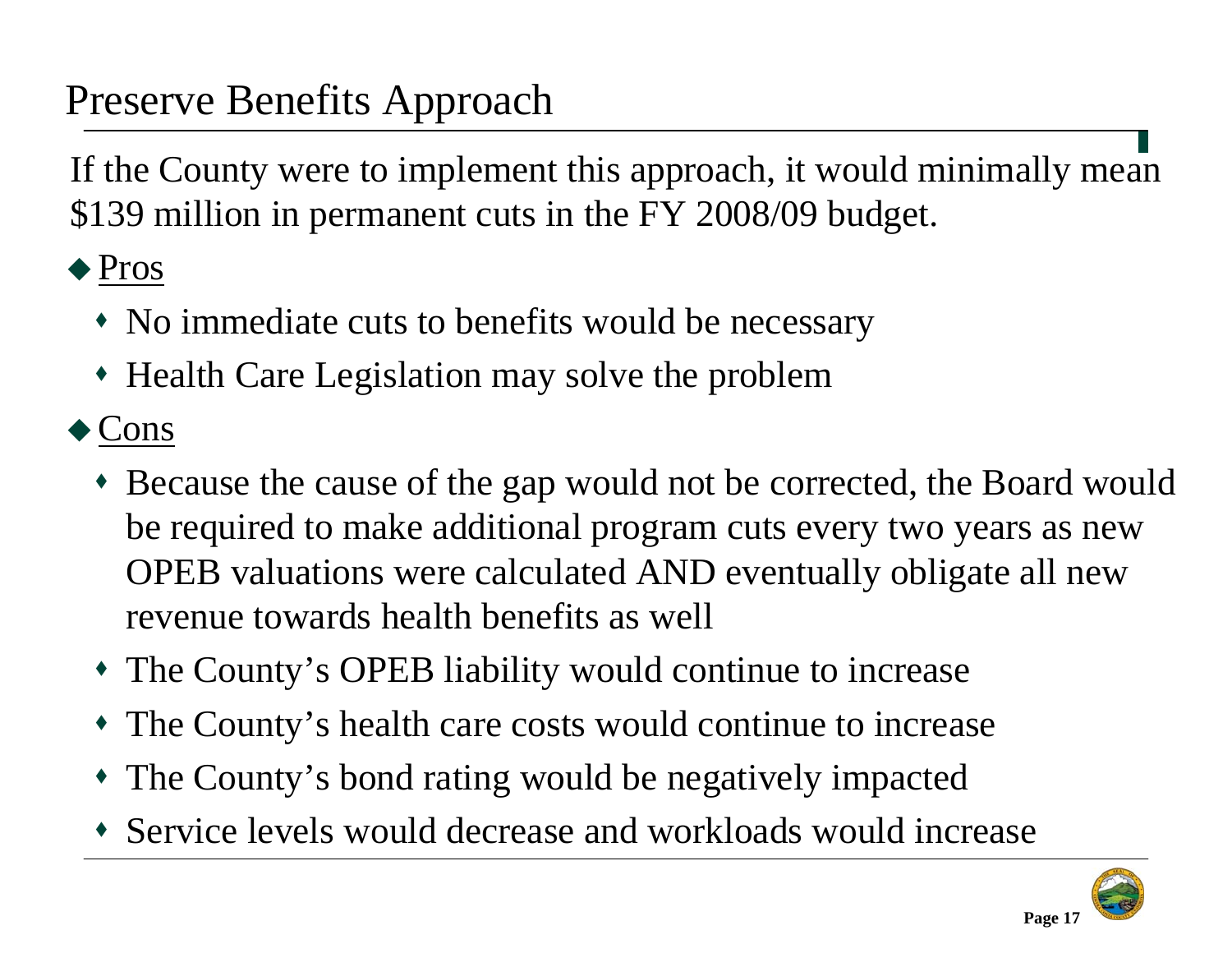## Balanced Approach

The County can partially pre-fund the OPEB liability and reduce costs by reducing both benefits and programs

◆ Pros

- Fewer cuts to programs would be necessary if cuts were also made to benefits
- If a new tier were established, long-term the County could pre-fund the entire health care liability
- Future medical inflation costs would be shared by employees, retirees, and the County depending upon cost containment parameters
- Not reliant on Health Care Legislation

### ◆ Cons

 Depending upon the cost containment parameters identified, there would be a cost increase to most active employees and retirees

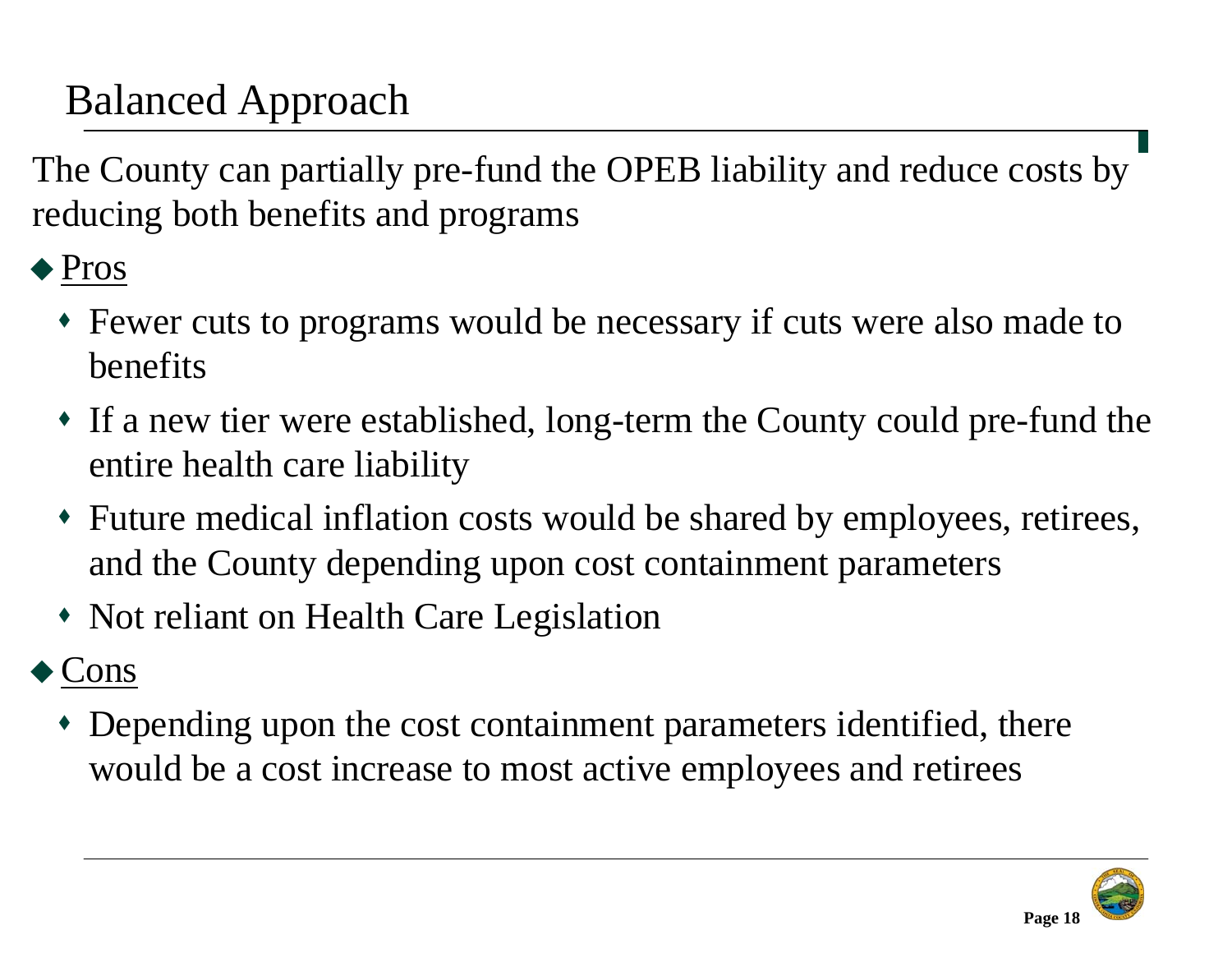## What Does \$139 Million Shortfall Represent?

- 39% of total General Purpose Revenues (\$360 million)
- ◆ 6% of total County expenditures (\$2.4 billion)
- ◆ 11% of total General Fund expenditures (\$1.3 billion)
- 14% of the County's full-time equivalent positions (1,190 of 8,813)

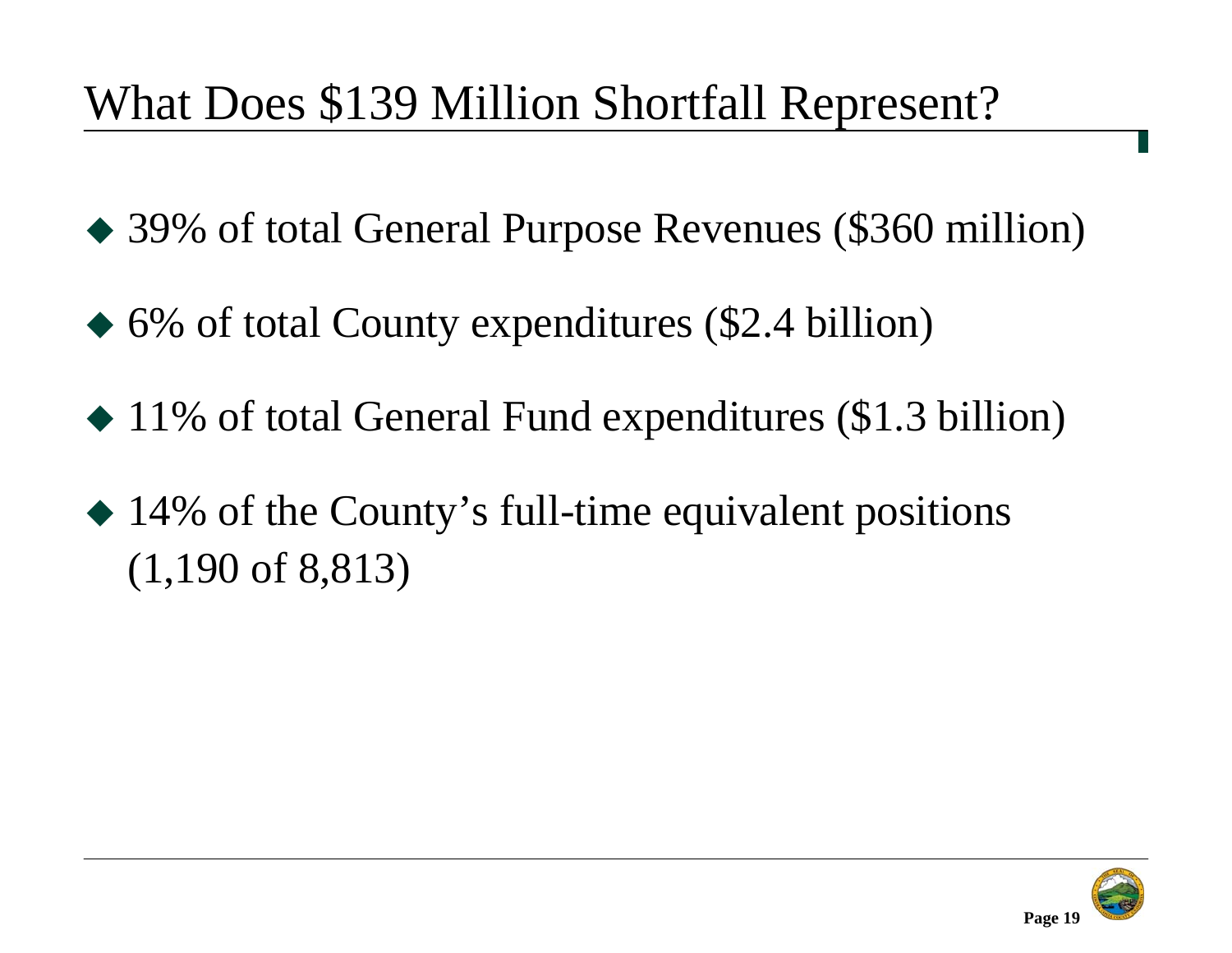## Solving the County's Health Care Cost Problem

- Given the size of the liability, the slowing economy, the size of the program cuts over the last few years, and pending State budget cuts:
	- The County cannot responsibly eliminate enough programs to solve the County's health care cost problem
- The County must contain the growth of the County's cost of health care

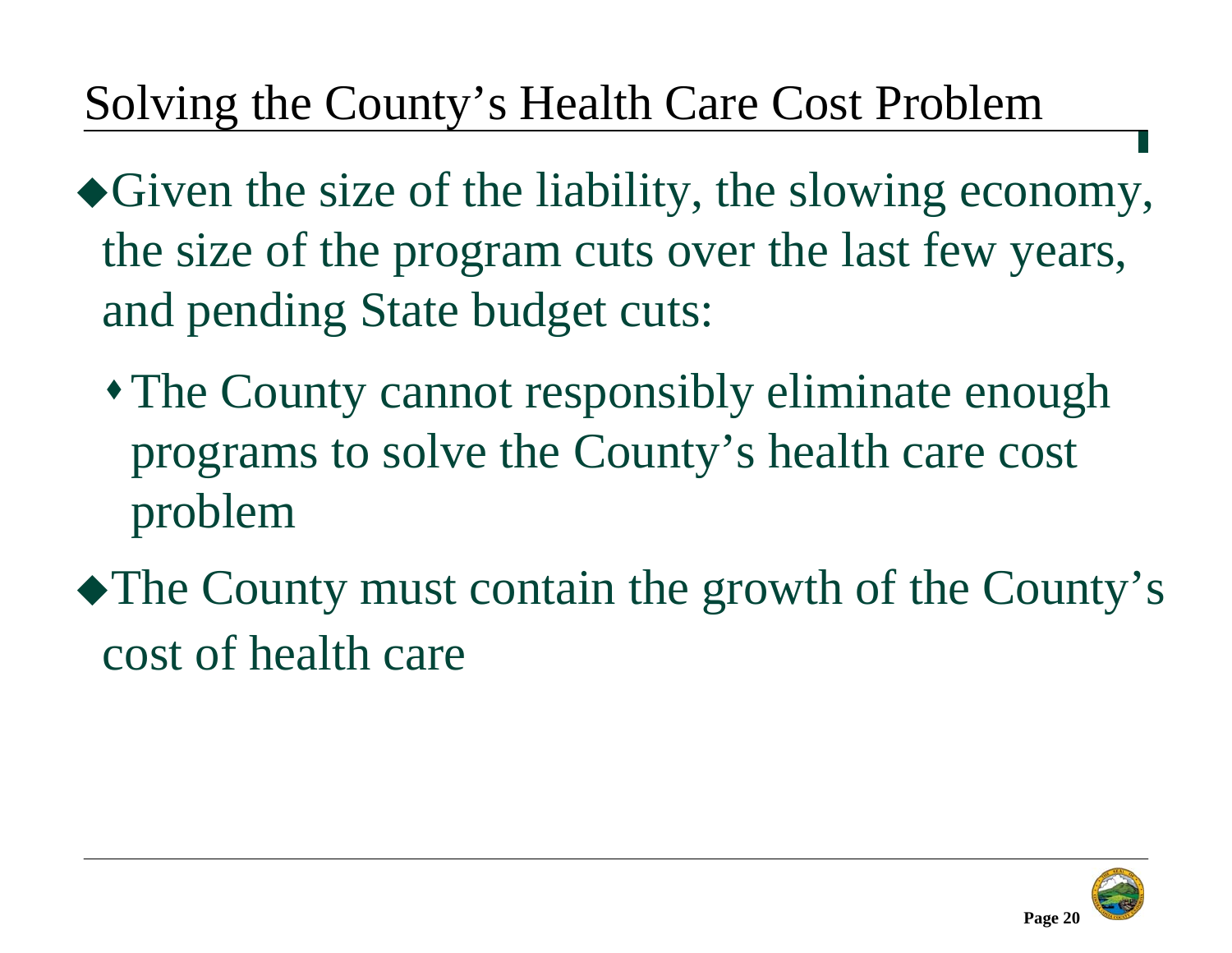### All Suggestions Were Considered

- ♦ Other options considered:
	- 1. Provide employee only coverage employee pays dependent cost
	- 2. County limits contribution to 50% of the premium cost
	- 3. Hard dollar cap on premium paid by County
		- 1. Roll-back rates (2006)
		- 2. Current rates (2008)
		- 3. Future cap rate (2009)
	- 4. Cap on annual growth of County's share of the premium
	- 5. Employees contribute to a DC plan to prefund their share of the premium
	- 6. Amount of premium paid by County varies with plan experience drive participants into best performing plan
	- 7. Offer a retiree cafeteria plan no pretax option for retirees
	- 8. Part time work program for retirees who earn just enough to pay premiums and allow them to pay on a pre-tax basis
	- 9. No retiree health benefits for new hires or those eligible after a certain date

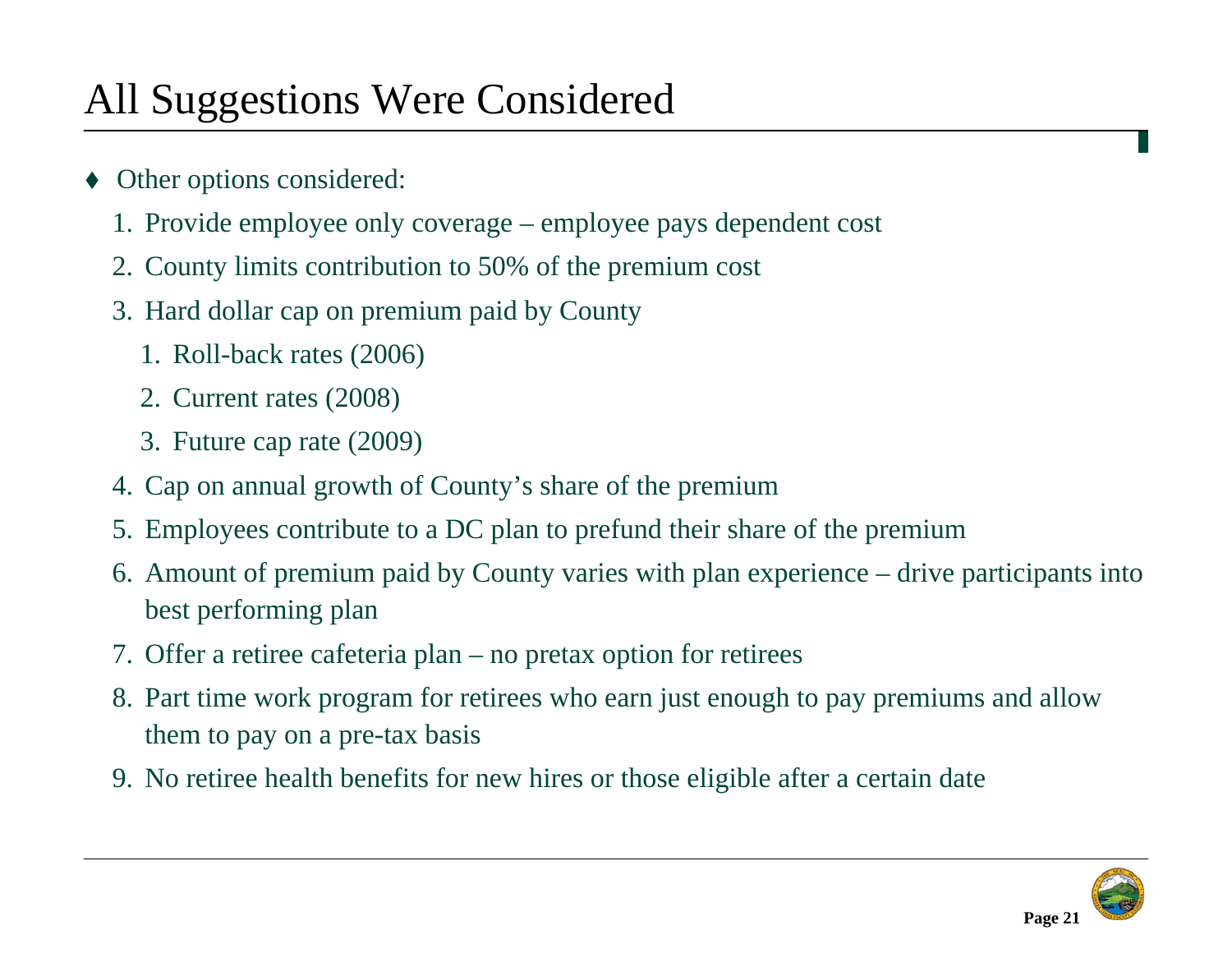- 10.Terminate the DB retiree health plan and mandate and DC only plan
- 11.Provide incentives for all current employees to move to a DC plan and cap the DB plan
- 12.Move all employees into PEMHCA
- 13.Pull out of PEMHCA
- 14.Implement various plan design cost share reductions (Rx copays, eliminate dual coverage)
- 15.Increase pay or other benefit and reduce health care contribution
- 16.Add health care bonus waiver program
- 17.Create health care spending account to incentivize savings to be used for health care spending as retirees
- 18.Introduce employee contribution based on a formula based (in part) on salary level
- 19.Tier benefits based on various groups and when they will retire.

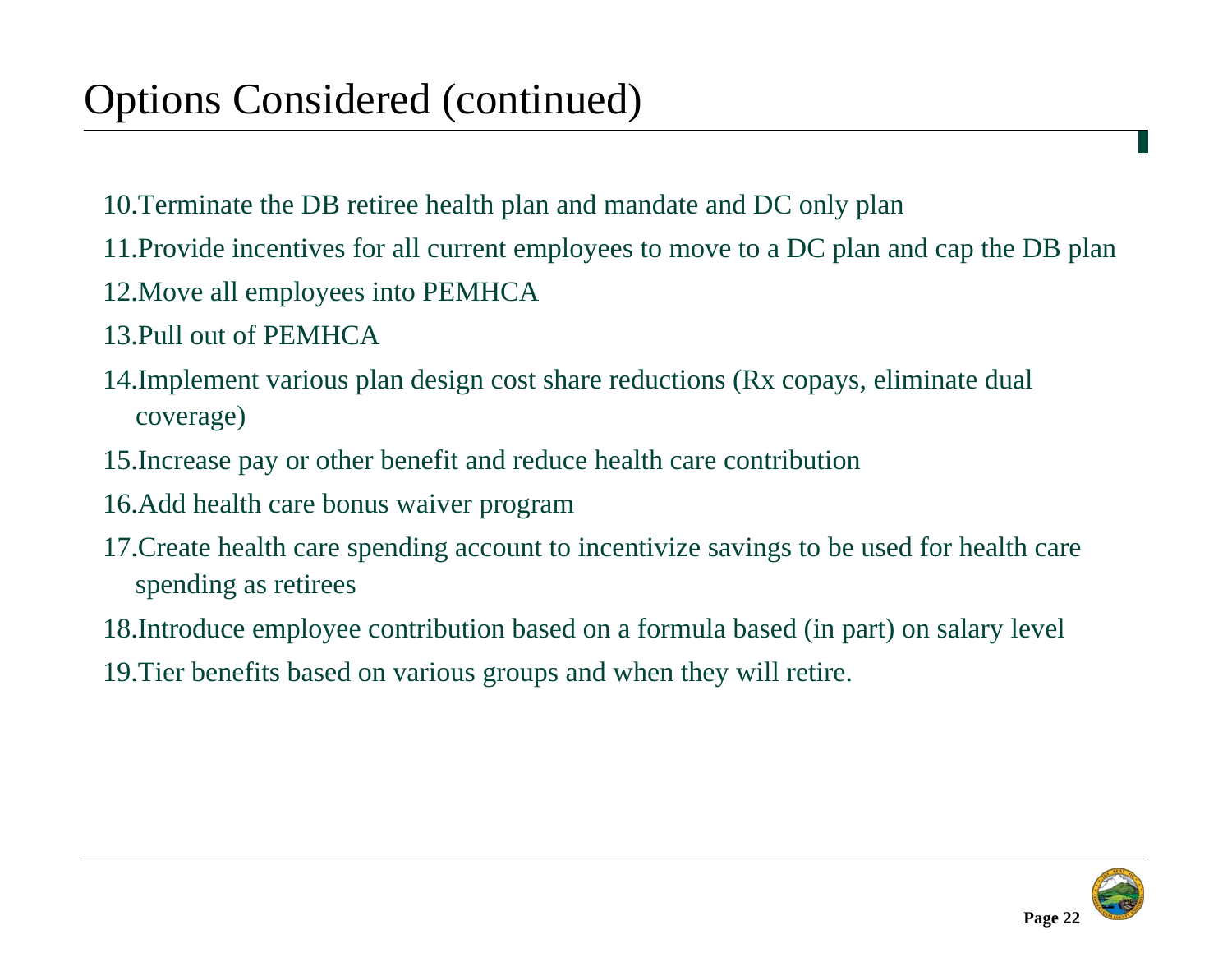- There are a huge number of possible benefit designs under consideration that can be used to deliver benefits to the County's employees and retirees
- The issue is not *design*, but total *cost*
- The following basic approaches would have a material impact on health care cost and therefore our OPEB liability. Except for CalPERS/PEMHCA, each could be used with a tiered approach for new hires to further reduce future benefits:
	- CalPERS/PEMHCA
	- Modified Cafeteria Option
	- Account Balance Option
	- Fixed Subsidy Option
	- Freeze +1% COLA Option
	- Variable to Fixed Rate Option

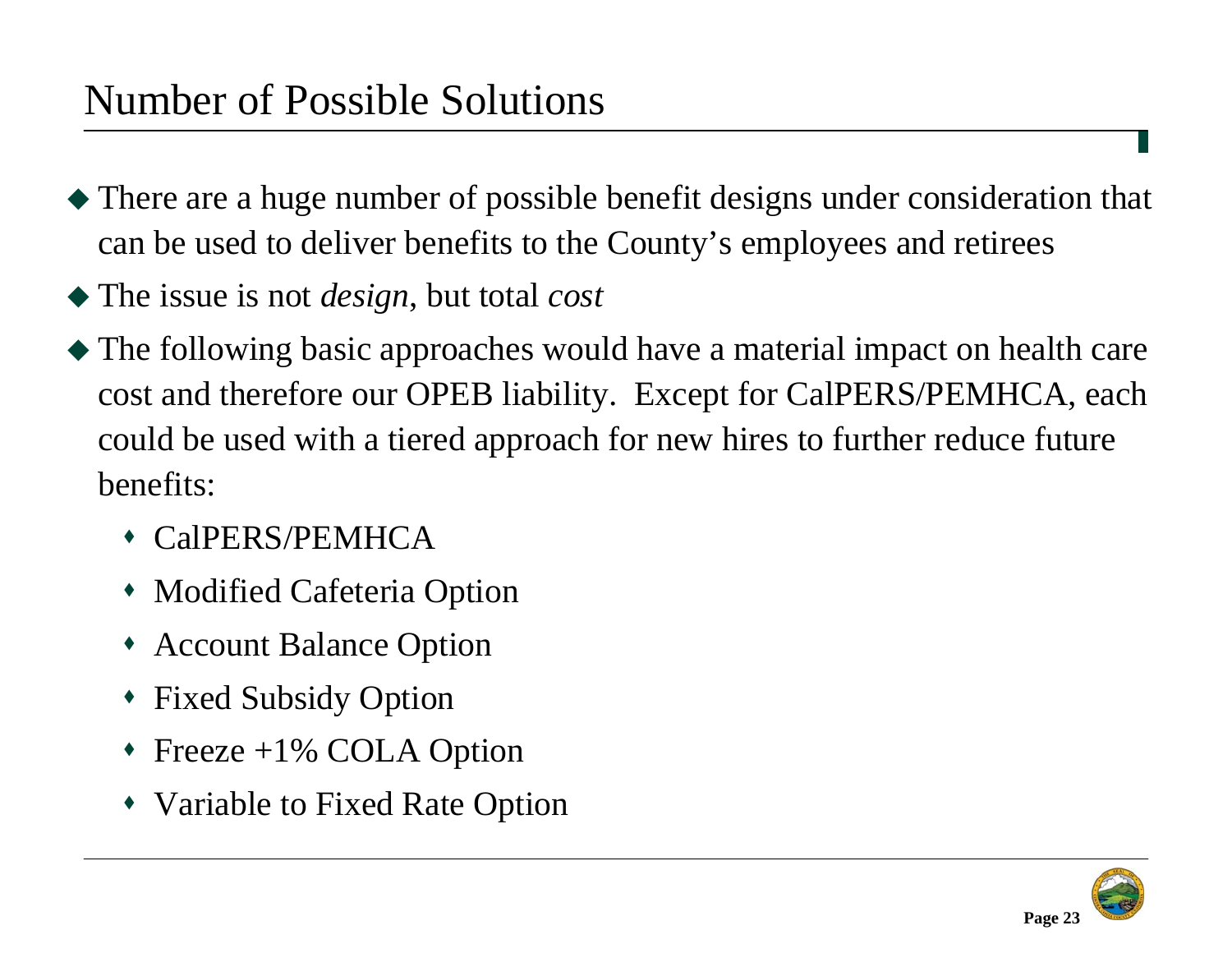## CalPERS/PEMHCA Option

Under this option, all employees would be transferred into CalPERS/PEMHCA provided health plans. Minimum annual legal employer contribution for 2008 is \$1,164/per employee. Contra Costa is currently annually paying between \$4,914 (single) to \$12,776 (family\*)/per Safety employee enrolled in CalPERS

- ◆ Pros
	- Portability at retirement
	- ۰ Actives & retirees in the same bargaining unit must be treated the same
	- ۰ County's negotiated contribution amount can vary from union to union, and from plan to plan, as long as the minimum statutory contribution is made
	- Retiree and survivor benefits guaranteed
- ◆ Cons
	- ۰ Immediate increase in OPEB liability and paygo costs
	- ۰ Lose current 15 year vesting limitation
	- ۰ Lose ability to make vesting period based on County service
	- ٠ County required to pay portion of survivor benefit cost
	- ٠ Lose future ability to control benefits and costs (difficult to withdraw)

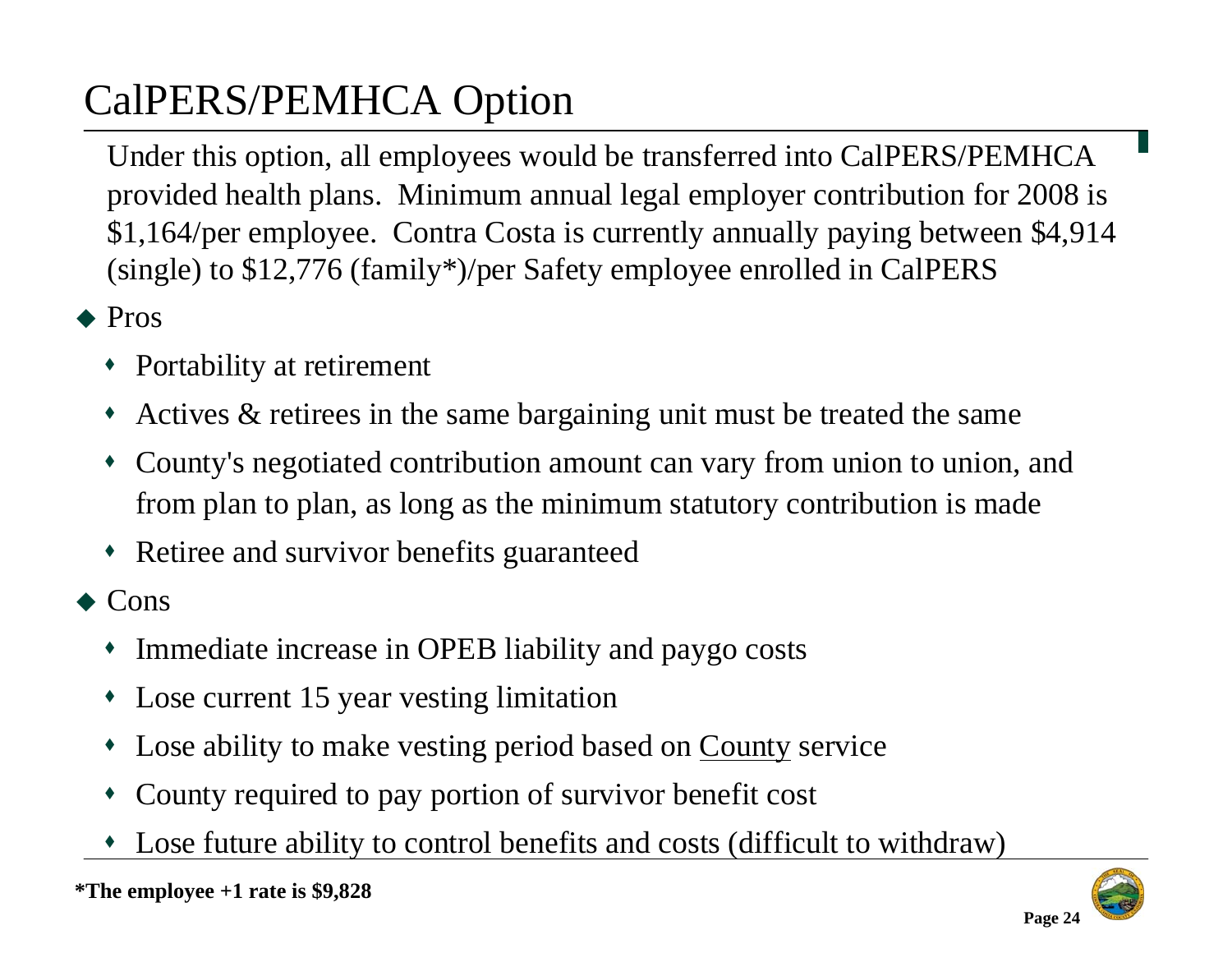## CalPERS/PEMHCA Option

Impact on liability based on current rates for Safety and general

|                        | CalPERS/PEMHCA  | Current         | $Impect +/(-)$ |
|------------------------|-----------------|-----------------|----------------|
| <b>Total Liability</b> | \$2,953,904,000 | \$2,571,650,000 | \$382,254,000  |
| <b>ARC</b>             | \$235,189,000   | \$216,325,000   | \$18,864,000   |

- 15% increase in total liability
- ◆ 9% increase in ARC
- Increases County cost by \$2.6 million in the first year for active employees
- $\triangle$  Increases \$139 million shortfall to \$162 million to eliminate this shortfall rates could be fixed at the 2006 level or fixed at 28.7% of the annual CalPERS premium rate\* (rate reduction of 71.3%)
- This option eliminates the current CCHP preferred price differential, resulting in a decline in CCHP membership. A membership decline of twenty percent will result in an annual revenue loss of \$8.6 million.

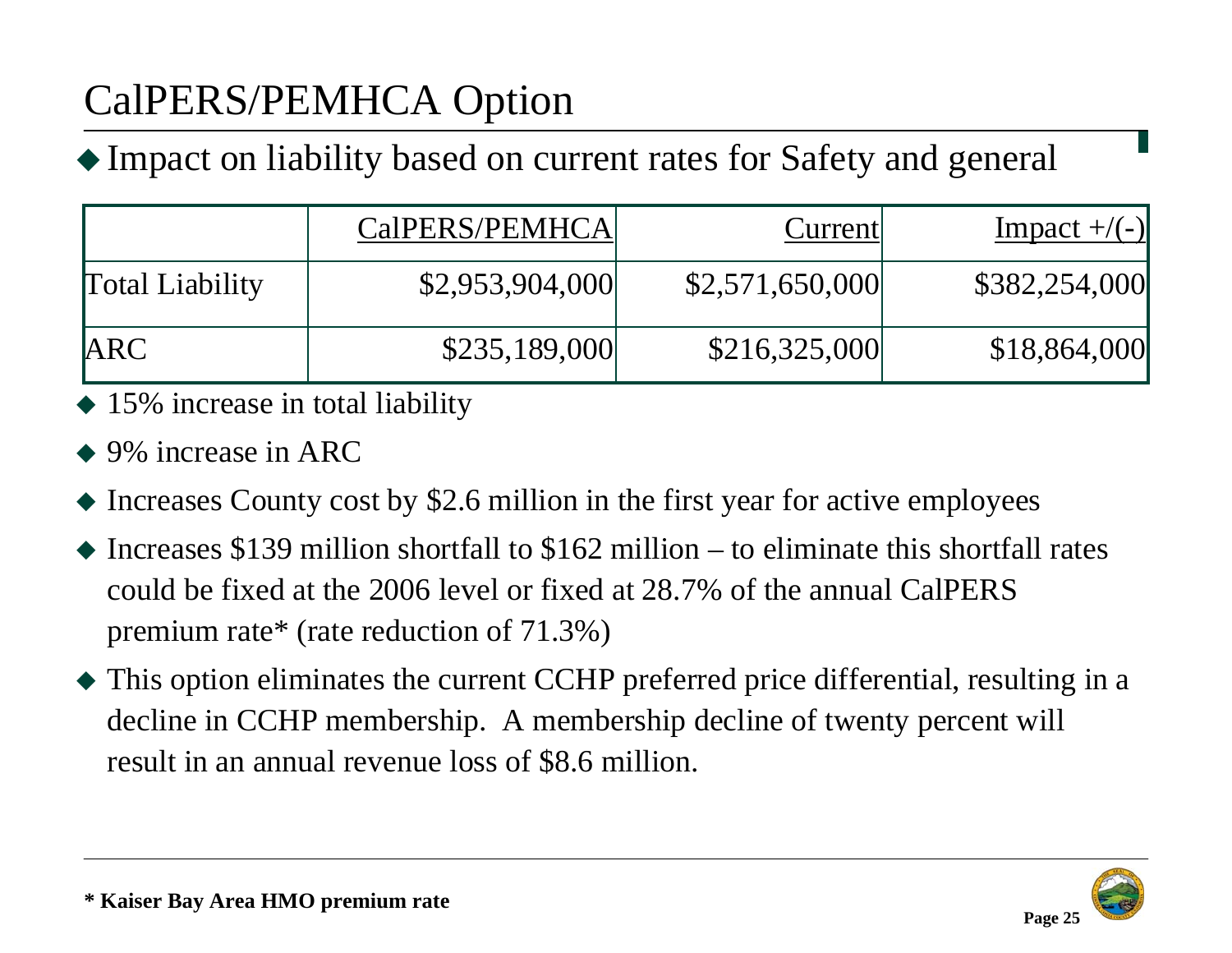## Modified Cafeteria Option

Under this option, the County contributes \$12,000 (or some other amount) per year for active and retired employees to purchase medical coverage (current plan or new options). Any unused amounts can be carried over into future years to help purchase coverage.

◆ Pros

- Immediately, significantly reduces the OPEB liability and ARC
- Portability at retirement
- Money can be used for survivor benefits
- Pre-Tax dollars for health care

#### $\triangle$  Cons

- Negative cost impact on some higher cost plan enrollees, based on amount set
- New concept

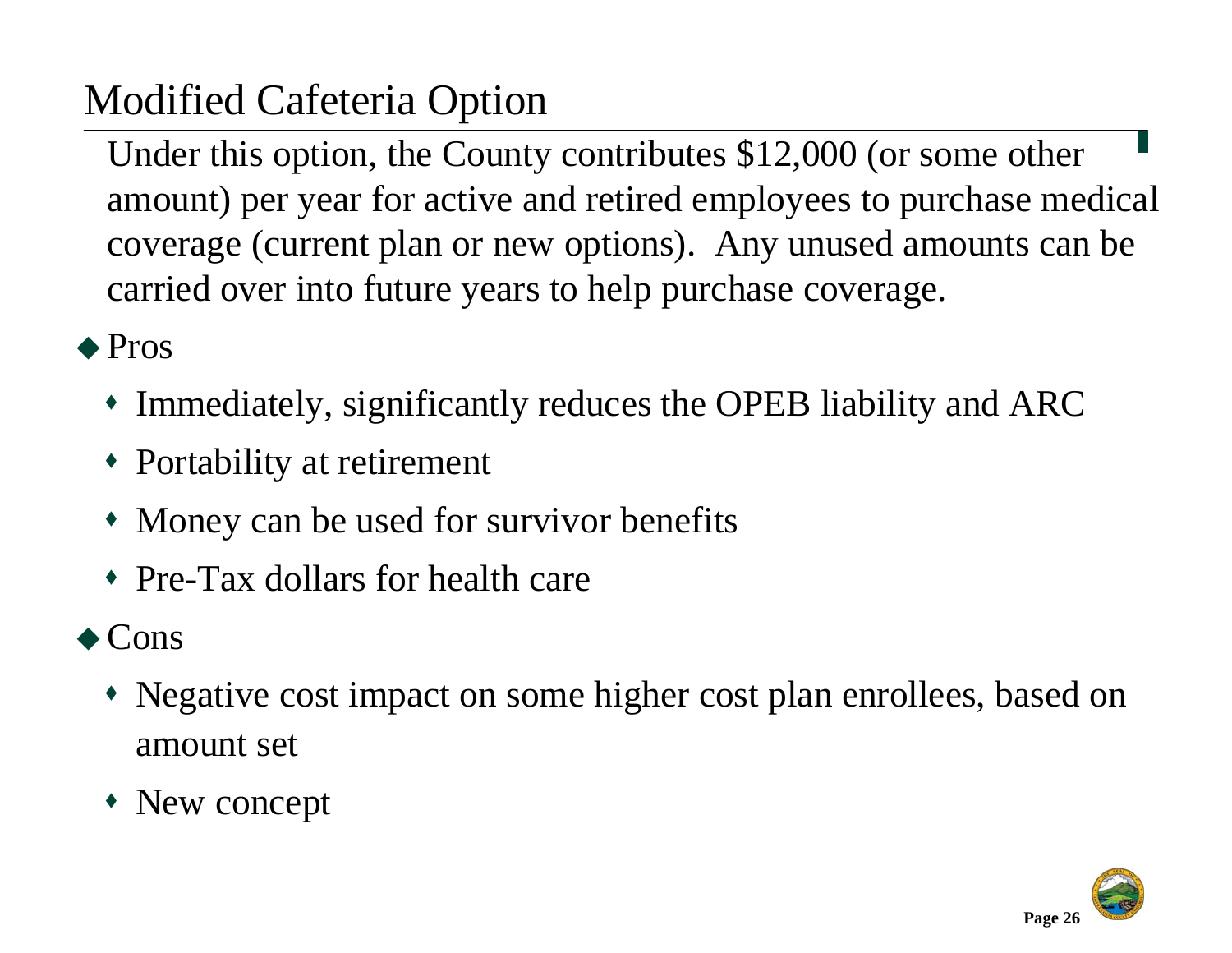## Modified Cafeteria Option

#### Impact on liability based on \$12,000

|                        | <b>Modified Cafeterial</b> | Current         | Impact $+/(-)$   |
|------------------------|----------------------------|-----------------|------------------|
| <b>Total Liability</b> | \$1,878,068,825            | \$2,571,650,000 | (S693, 581, 175) |
| <b>ARC</b>             | \$126,358,000              | \$216,325,000   | (\$89,967,000)   |

- 27% decrease in total liability
- ◆ 42% decrease in ARC
- Increases County cost by \$775 thousand for active employees
- Reduces \$139 million shortfall to \$41 million
- This option eliminates the current CCHP preferred price differential, resulting in a decline in CCHP membership. A membership decline of twenty percent will result in an annual revenue loss of \$8.6 million.

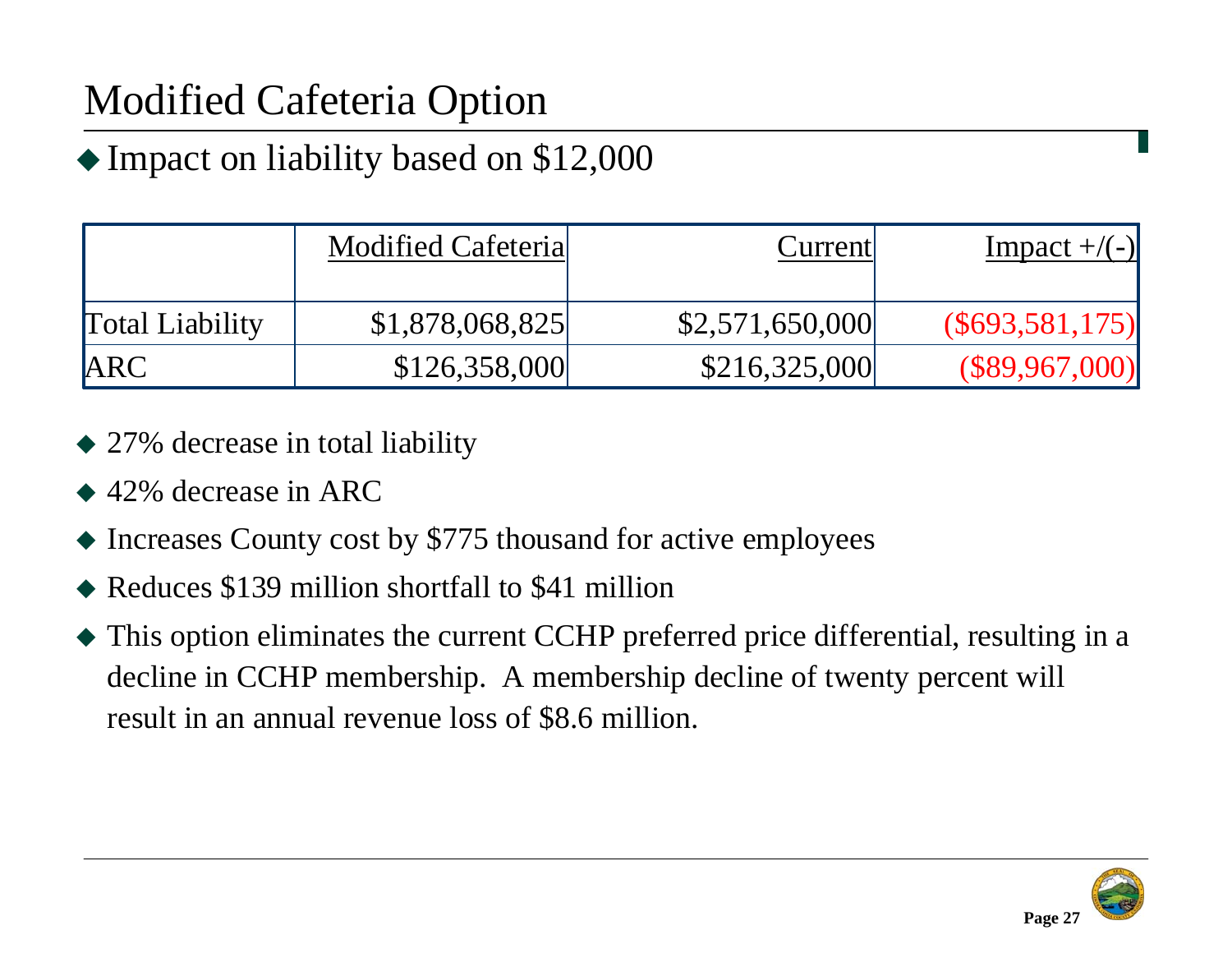### Account Balance Option

Under this option, retirees and current active employees are provided with an account (like a cafeteria plan) that is used to purchase County provided health plans (or other plans if the County wishes to make that option available). Unlike a cafeteria plan, this option would be only for retiree health care. The initial balance is based on the value of the liability to date. For active employees, an additional allocation is made for each future year.

- For this example, we set up the account to equal a percentage of the current liability.
	- Retirees 95% of the liability
	- Actives eligible to retire 90% of the liability
	- Actives within 10 years of retirement eligibility 75% of the liability
	- Actives with  $> 10$  years until retirement eligible  $-50\%$  of the liability
- Current active employees would earn an additional \$5,000 per year for each future year of service

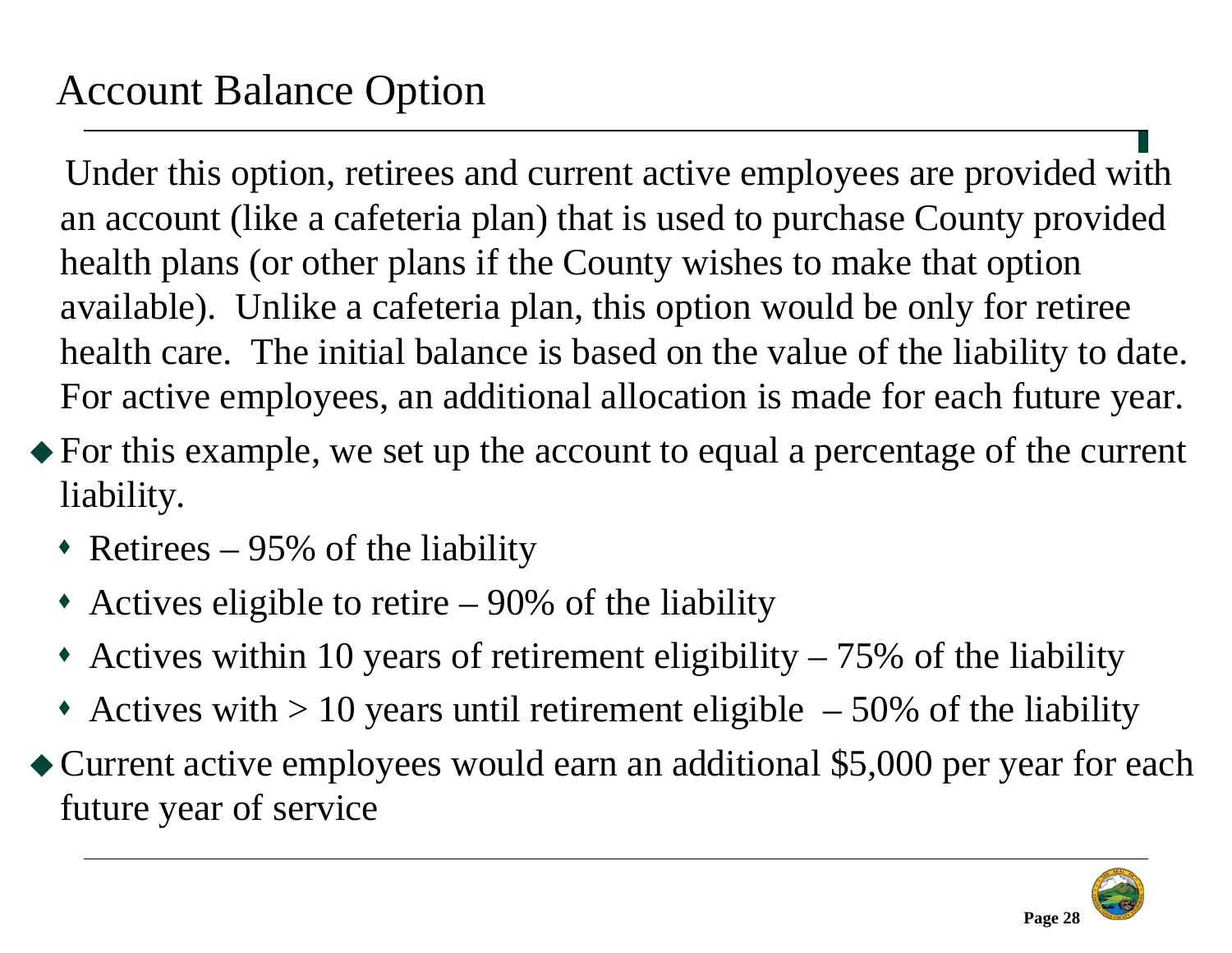#### Account Balance Option

#### ◆ Pros

- Lessens impact on retirees and older employees with more years of service
- Significantly reduces ARC
- $\triangle$  Cons
	- Difficult to explain
	- Increased cost impact on newer employees with less years of service
	- Limited impact on OPEB liability

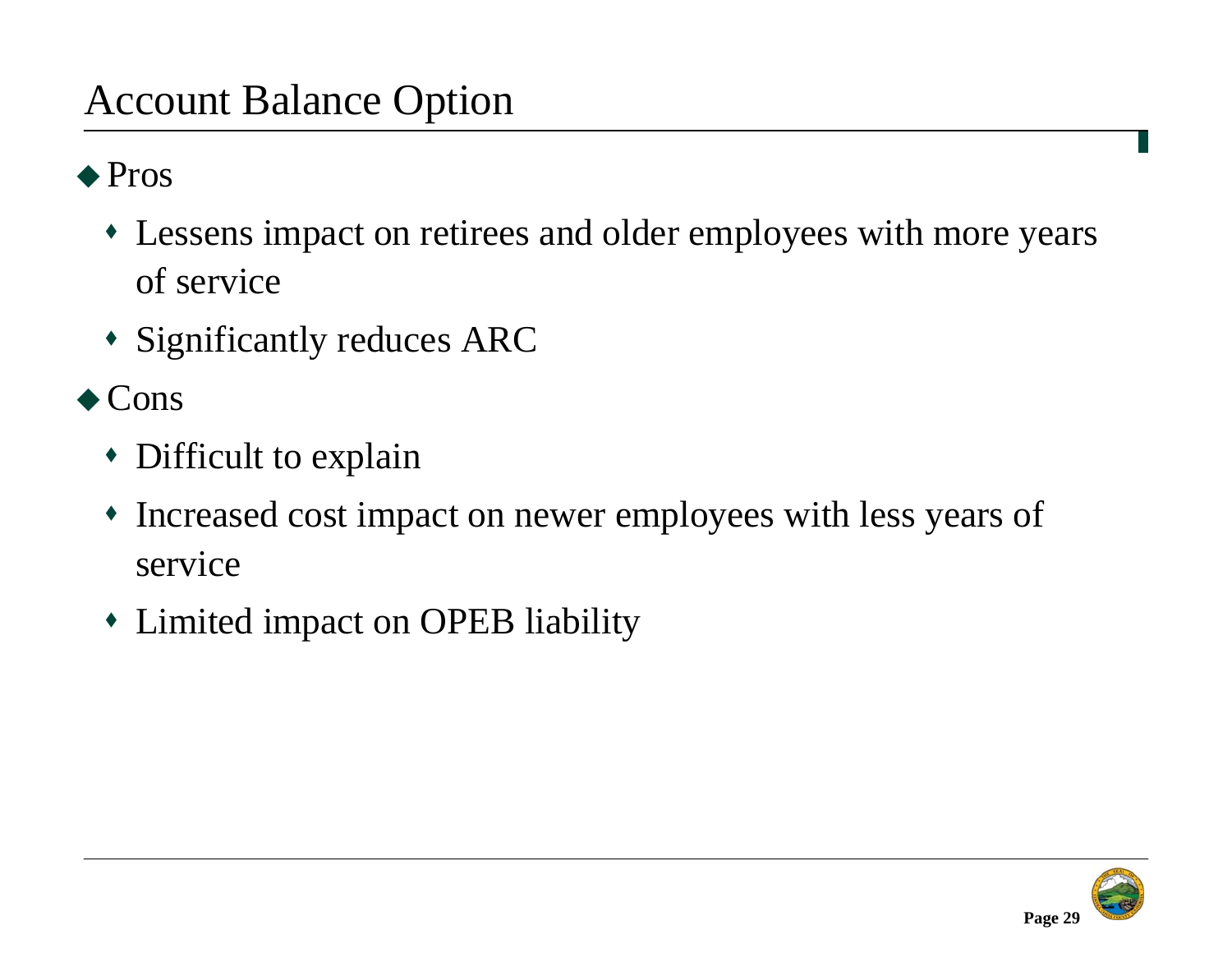## Account Balance Option

#### ◆ Impact on liability

|                        | <b>Account Balance</b> | Current         | Impact $+/(-)$   |
|------------------------|------------------------|-----------------|------------------|
| <b>Total Liability</b> | \$2,368,088,938        | \$2,571,650,000 | (S203, 561, 062) |
| <b>ARC</b>             | \$109,042,000          | \$216,325,000   | (\$107,283,000)  |

- 8% decrease in total liability
- ◆ 50% decrease in ARC
- Decreases County cost by \$58 million in the first year for active employees
- Reduces \$139 million shortfall to \$27 million
- This option eliminates the current CCHP preferred price differential, resulting in a decline in CCHP membership. A membership decline of twenty percent will result in an annual revenue loss of \$8.6 million.

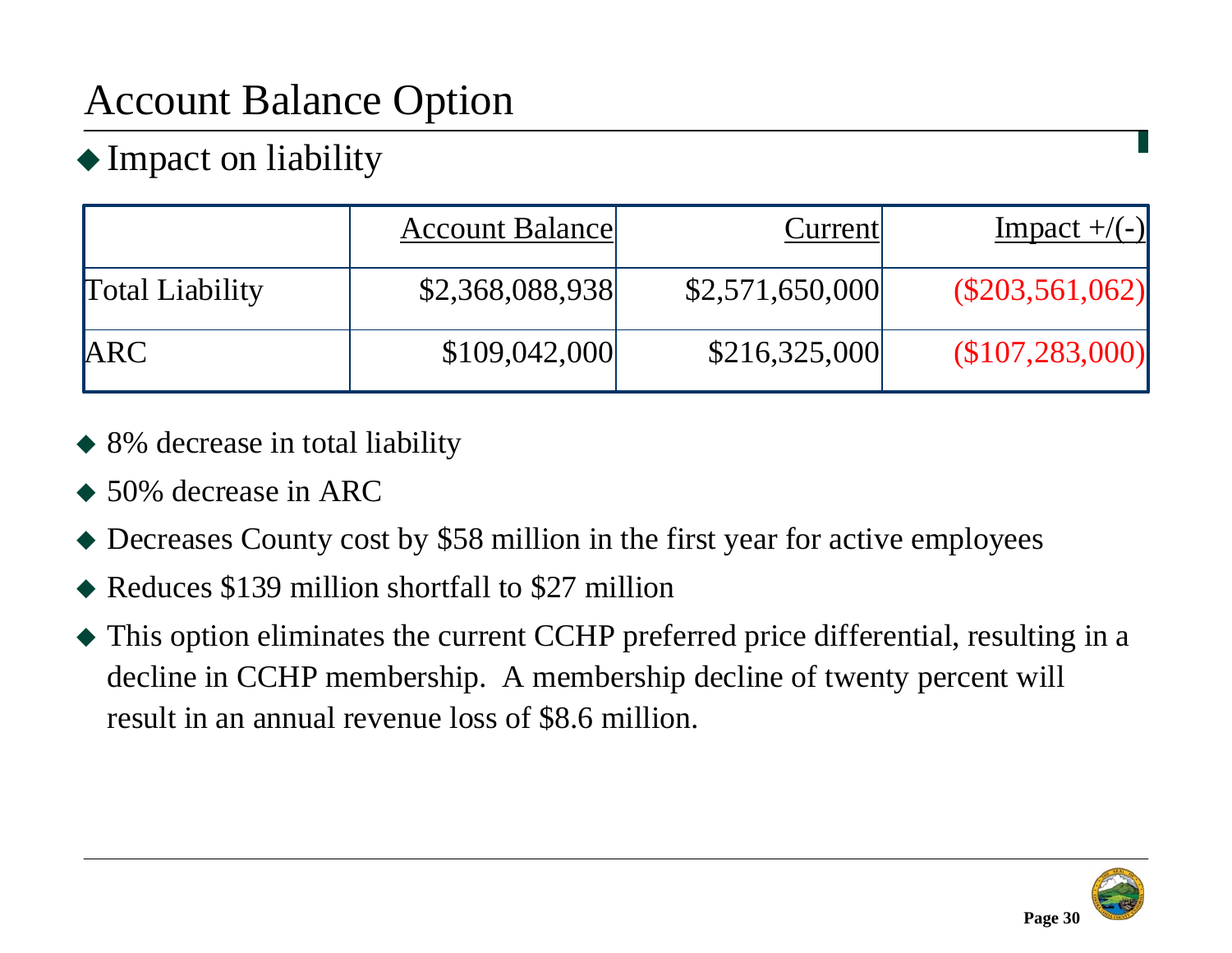### Fixed Subsidy Option

Under this option, County fixes subsidy to health benefits at their 2008 levels

- ◆ Pros
	- Immediately this action significantly reduces the OPEB liability
	- Immediately this action eliminates health care cost growth
- ◆ Cons
	- All future medical inflation growth will be borne by employees & retirees

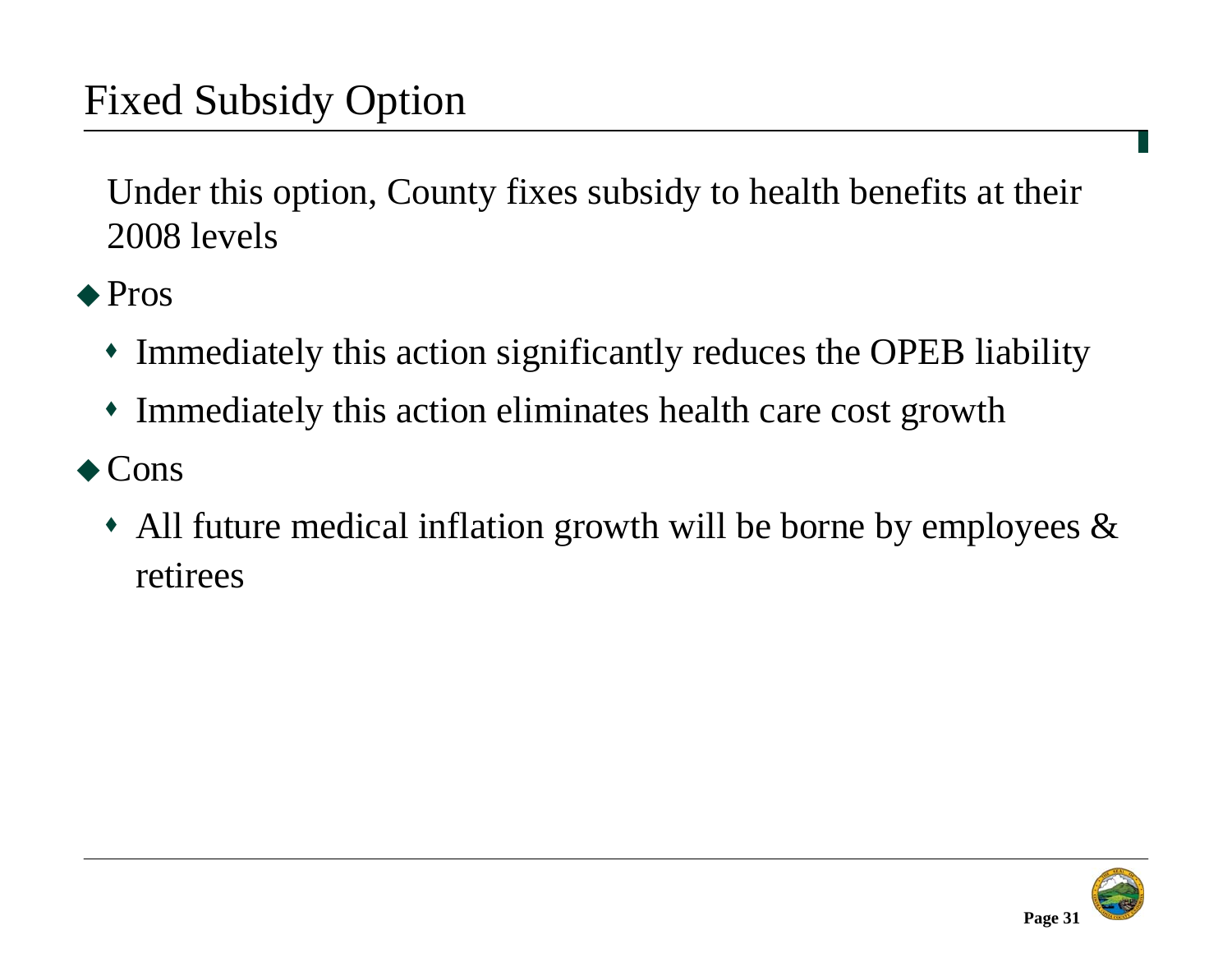|                        | <b>Fixed Subsidy</b> | Current         | Impact $+/(-)$   |
|------------------------|----------------------|-----------------|------------------|
| <b>Total Liability</b> | \$1,514,112,000      | \$2,571,650,000 | (S1,057,538,000) |
| <b>ARC</b>             | \$109,116,000        | \$216,325,000   | (S107, 209, 000) |

- ◆41% decrease in total liability
- ◆ 50% decrease in ARC
- Decreases County cost by \$11 million in the first year for active employees
- Reduces \$139 million shortfall to \$21 million
- No impact on CCHP. This option maintains the CCHP premium pricing advantage. No membership loss is anticipated.
- \* Updated to 2008 rates

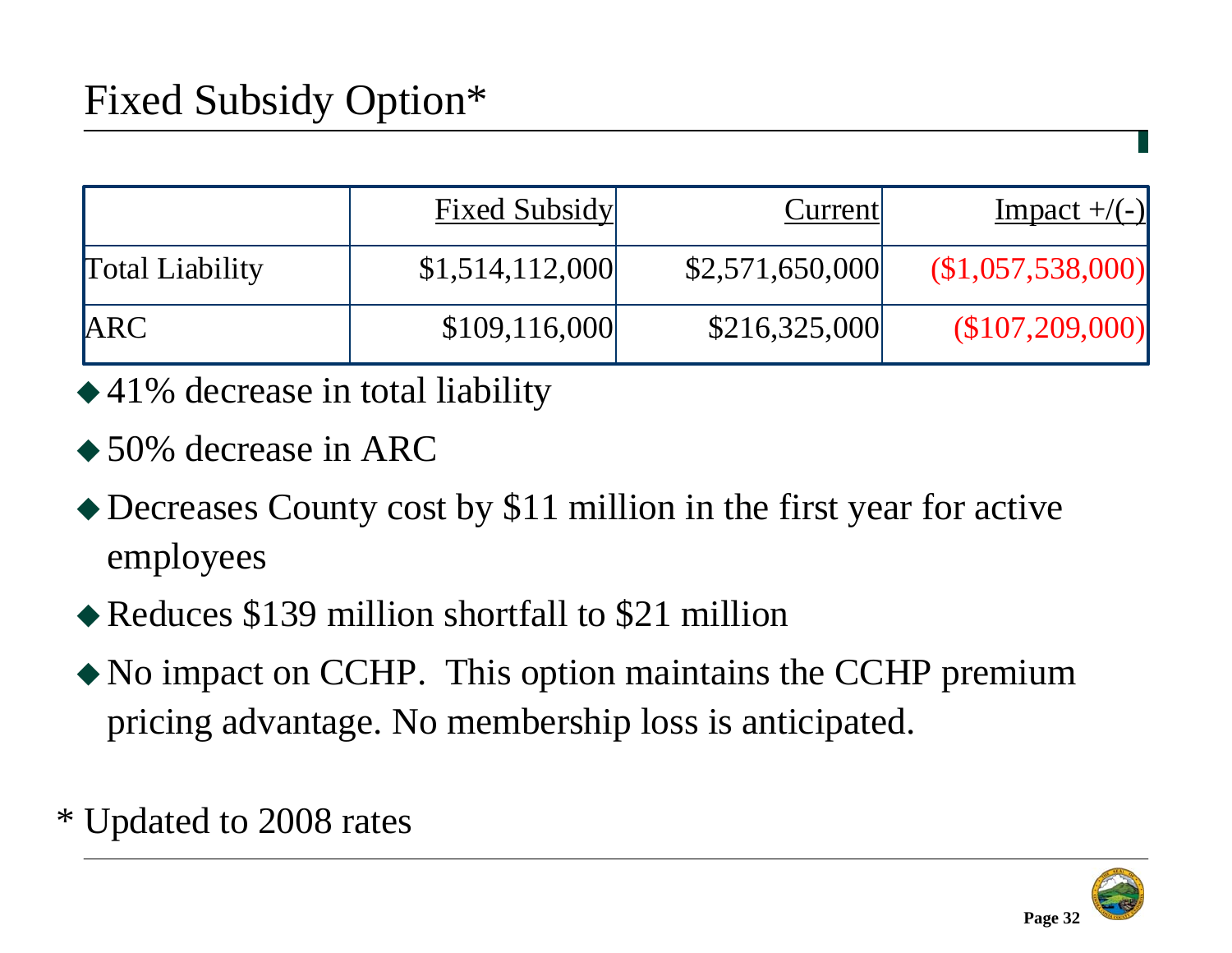Under this option, County freezes growth in County subvention to benefits costs at 1% per year after 2008

◆ Pros

- Reduces the OPEB liability
- Reduces health care cost growth
- Limits medical inflation growth to 1% per year

 $\triangle$  Cons

 All future medical inflation growth except 1% per year will be borne by employees & retirees

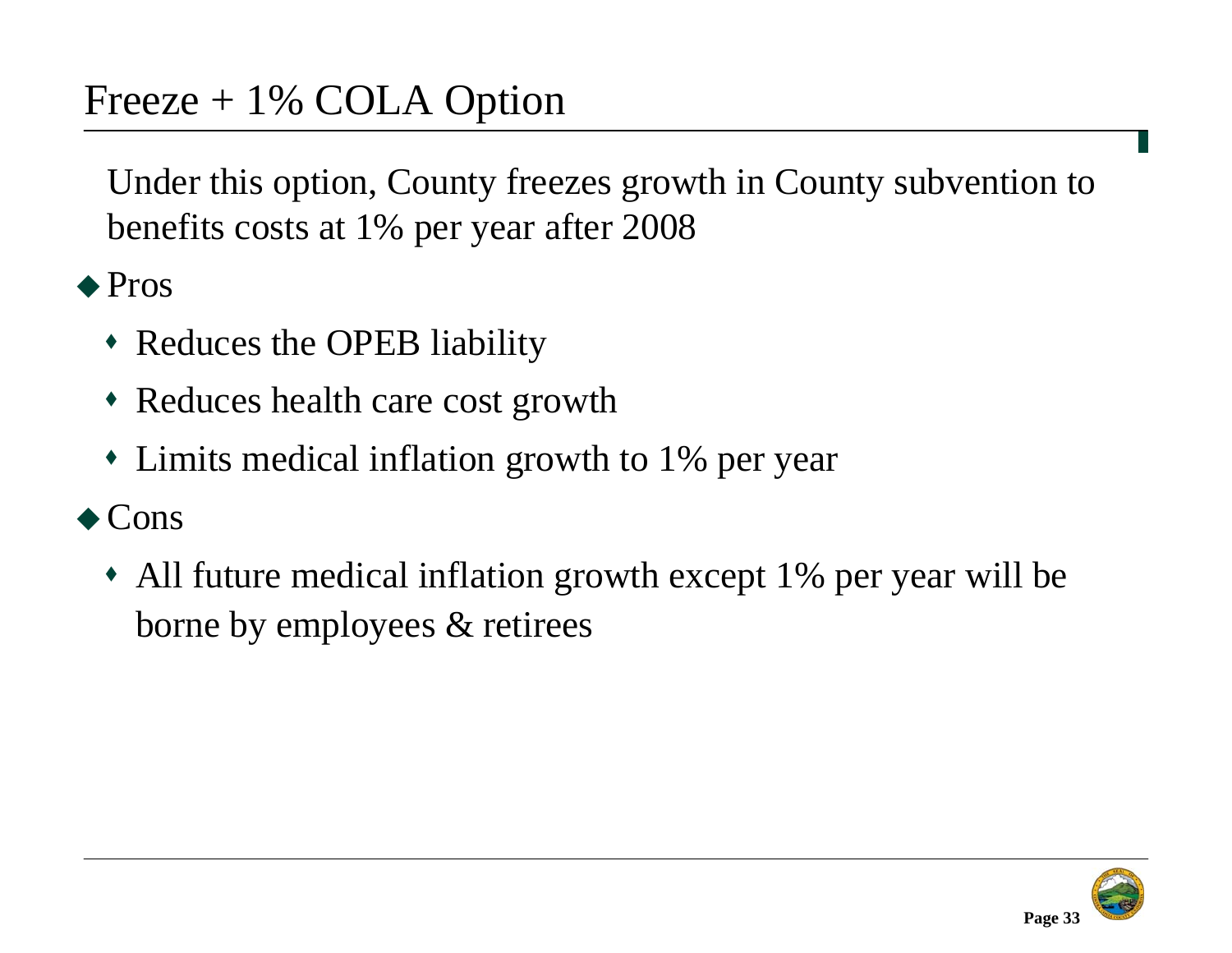|                        | Freeze $+1\%$ COLA | Current         | Impact $+/(-)$  |
|------------------------|--------------------|-----------------|-----------------|
| <b>Total Liability</b> | \$1,709,932,480    | \$2,571,650,000 | (S861,717,520)  |
| <b>IARC</b>            | \$125,662,000      | \$216,325,000   | (S90, 663, 000) |

- ◆ 34% decrease in total liability
- ◆ 42% decrease in ARC
- Decreases County cost by \$10 million in the first year for active employees
- Reduces \$139 million shortfall to \$39 million
- No impact on CCHP. This option maintains the CCHP premium pricing advantage. No membership loss is anticipated.
- \* Updated to 2008 rates

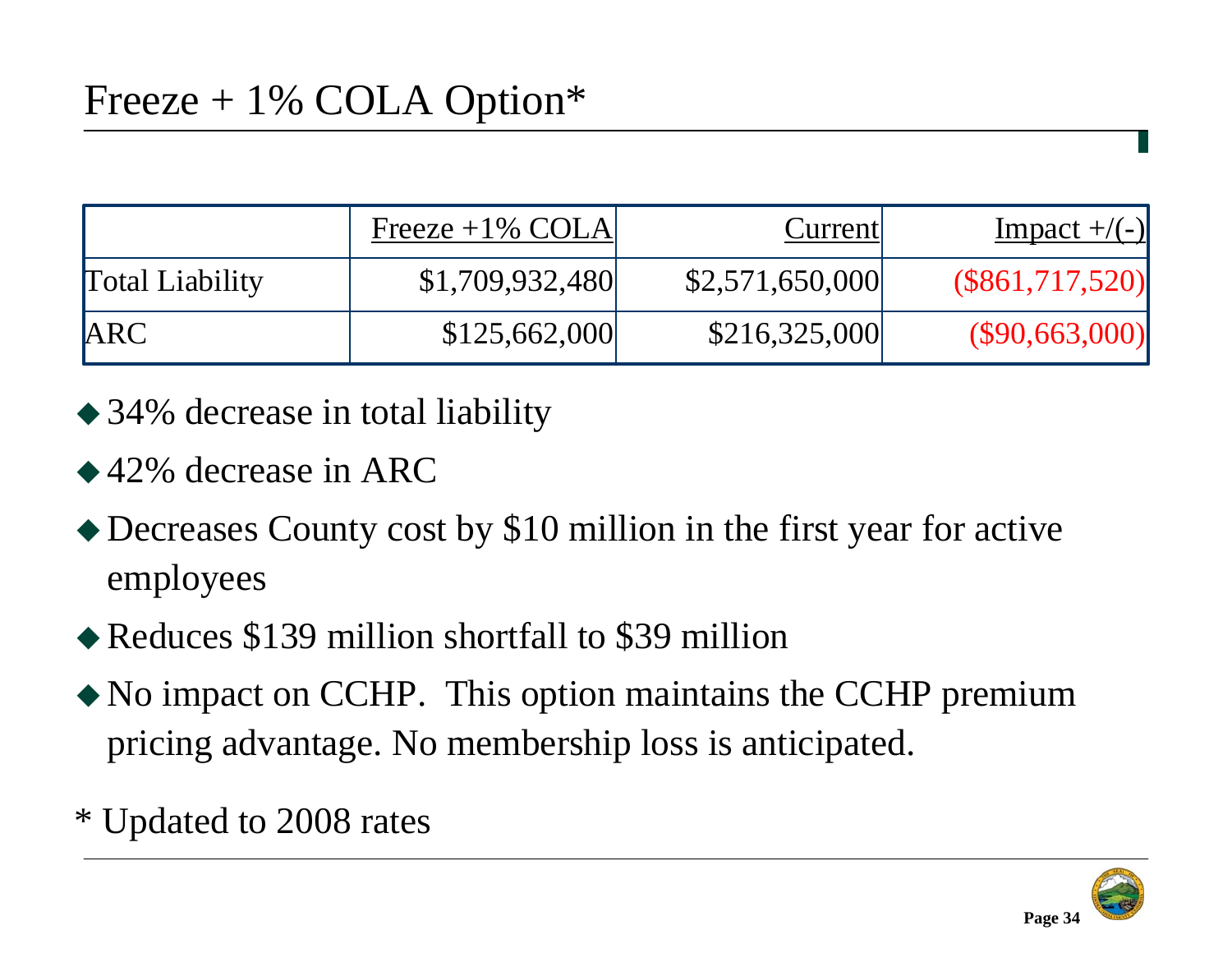## Variable to Fixed Rate Option

Under this option, County benefit plan options continue as is with employer amount capped at an amount not expected to be reached before 2010. There are two caps, one for single employees (\$6,320) and one for families (\$15,500).

◆ Pros

- Easy to implement (no change necessary)
- Immediately, significantly reduces the OPEB liability
- Has no immediate impact on employees
- Has no immediate impact on retirees\*

#### ◆ Cons

 Unless changes are made to health benefit plans before the cap is reached, cost growth due to medical inflation rates will be shifted to both employees & retirees



**<sup>\*</sup> Except Kaiser Cost, which is slated for termination 2009 anyway.**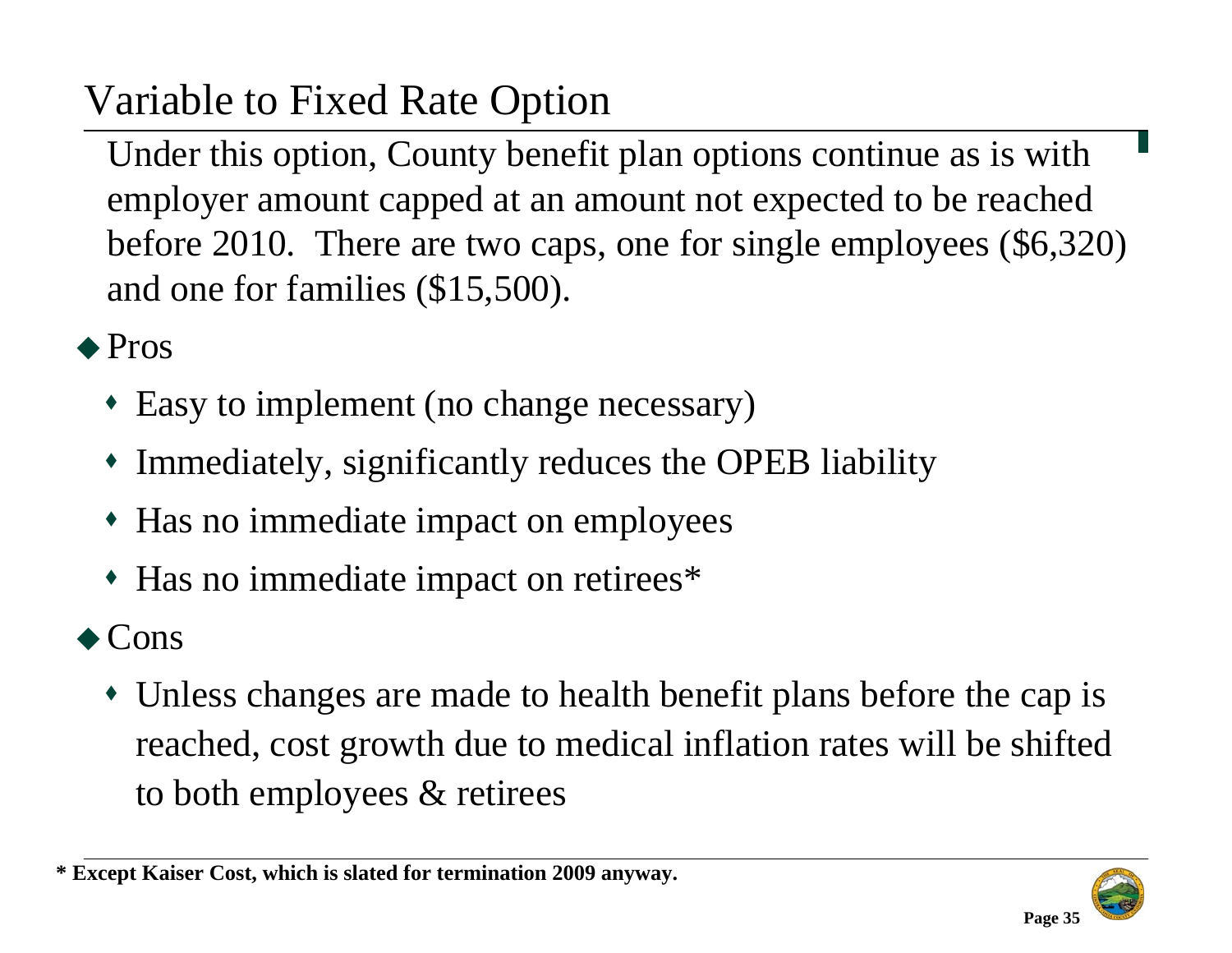## Variable to Fixed Rate Option

Impact on liability based on Health Net HMO caps to January 2010

|                        | Variable to Fixed | Current         | Impact $+/(-)$   |
|------------------------|-------------------|-----------------|------------------|
| <b>Total Liability</b> | \$1,929,226,378   | \$2,571,650,000 | (S642, 423, 622) |
| <b>ARC</b>             | \$129,826,000     | \$216,325,000   | (\$86,499,000)   |

- ◆ 25% decrease in total liability
- ◆ 40% decrease in ARC
- No change in County cost for the first year for active employees
- Reduces \$139 million shortfall to \$45 million
- This option eliminates the current CCHP preferred price differential, resulting in a decline in CCHP membership. A membership decline of twenty percent will result in an annual revenue loss of \$8.6 million.

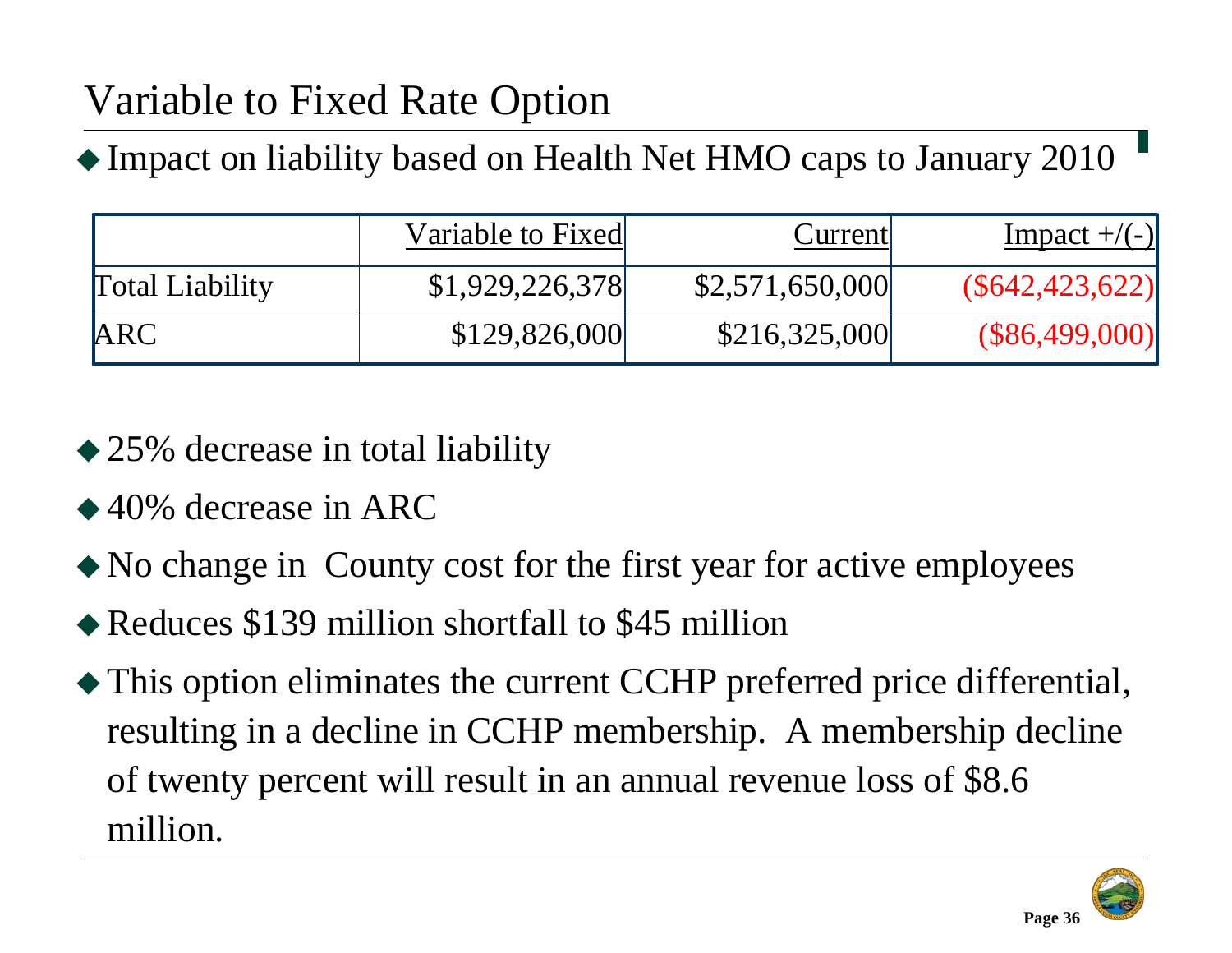### Benefit Option Impact Summary\*



**\*For all options except PEMHCA, Safety calculated at Frozen Rate.**



**Page 37**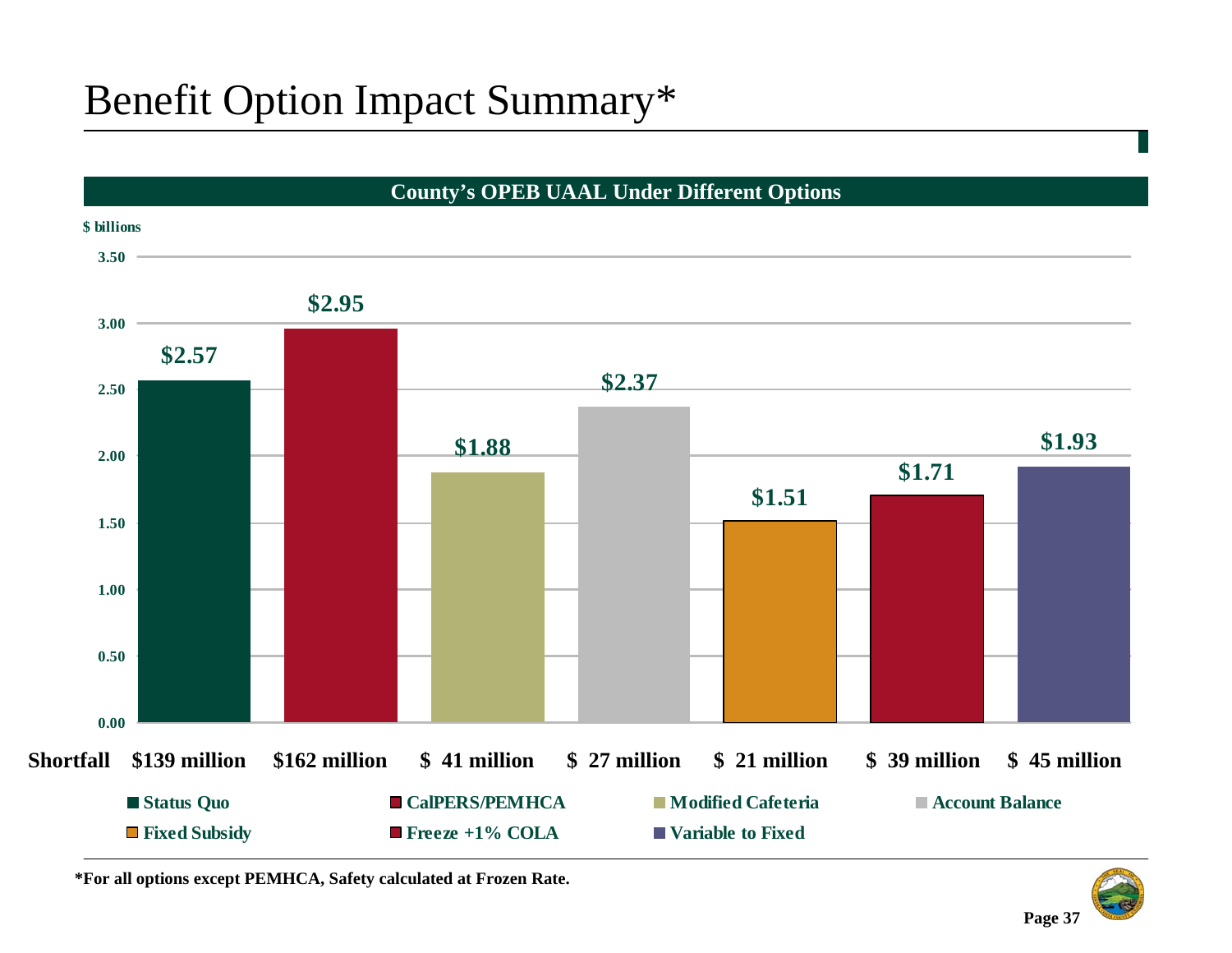## New Tier for New Hires

- ◆ Effective for new hires:
	- County contribution not to exceed \$5,000 for single employee,  $$10,000$  for employee  $+1$ , and  $$12,300$  for family
	- Eligibility for benefit coverage begins at the end of the 3rd month of employment
	- Full access to benefits while employed
	- Coverage available as **either** the primary or as a dependent if both spouse/partner are County employees
	- Separate rate pool (unblended rate with no implied subsidy to retirees/active employees do not subsidize retirees' rates)
	- Upon retirement access to medical benefits until age 65

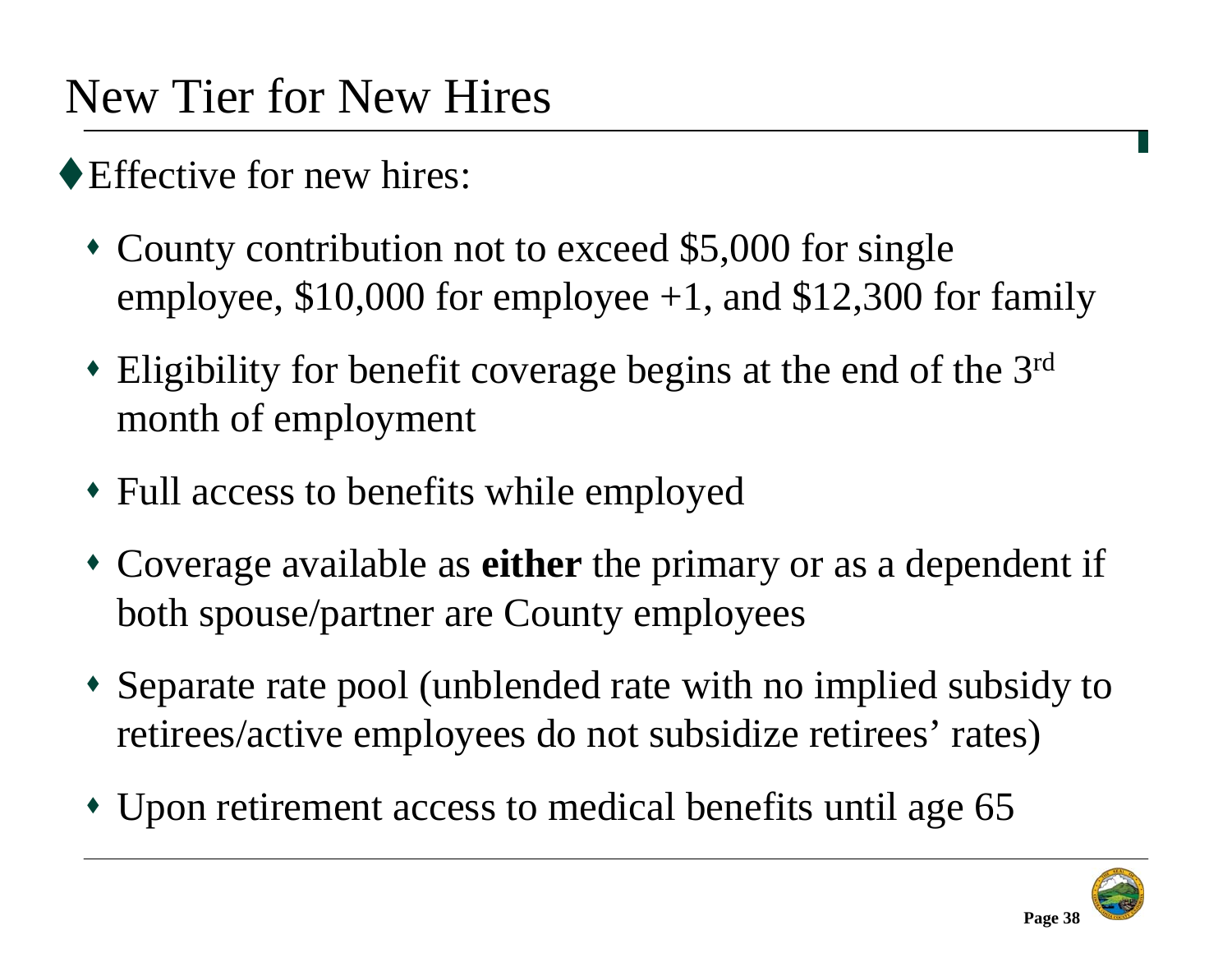- Establish Benefit Design Task Force charged with design recommendations for a new Health Benefit Program for the County
- Members of the Task Force to include a finite group:
	- Designated members of employee associations (not to exceed 3)
	- County subject matter experts (not to exceed 4)
	- Benefit design, actuary, and tax consultants (not to exceed 3)
- ◆ Set specific achievement goals/parameters
	- Design with targets for limiting maximum expenditures, while maximizing benefit choices/options
- Set specific target for completion of any plan redesign recommendations

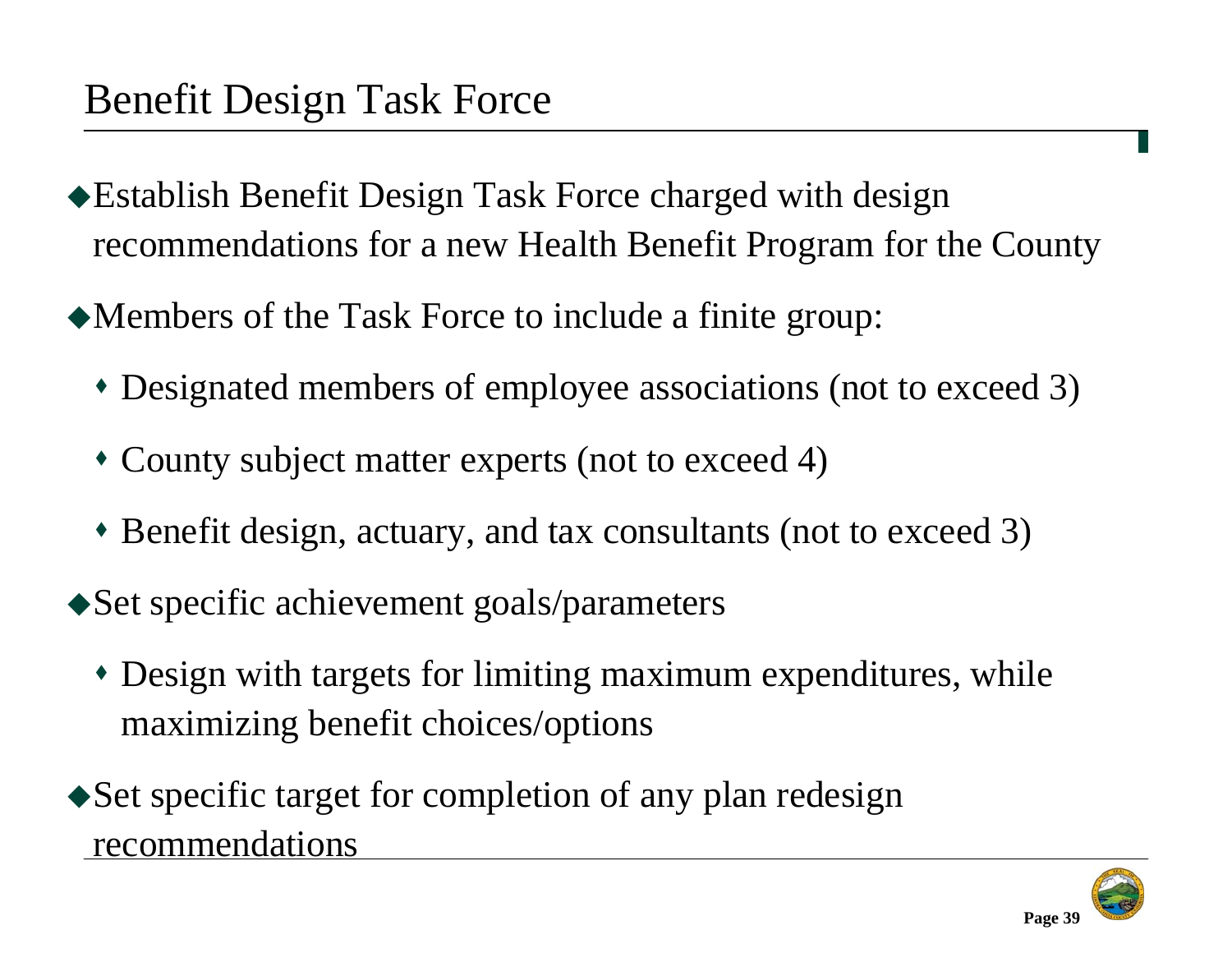### Goals and Next Steps

#### ◆Goals

- Fully comply with GASB Statement 45
- Adopt and follow an OPEB financing plan, which balances our requirements to provide public services with competitive health care benefits for our employees (now and when they retire)
- Minimize collateral detrimental impact to the provision of indigent health care in our County
- Pursue and support Federal and State legislation
- ◆Next Steps
	- Continue employee education
	- Begin labor organization information sessions
	- Begin FY 08/09 budget process that incorporates health plan changes and budget reductions
	- Begin meeting & conferring as labor contracts expire
	- Continue community education and outreach on our efforts to achieve our goals

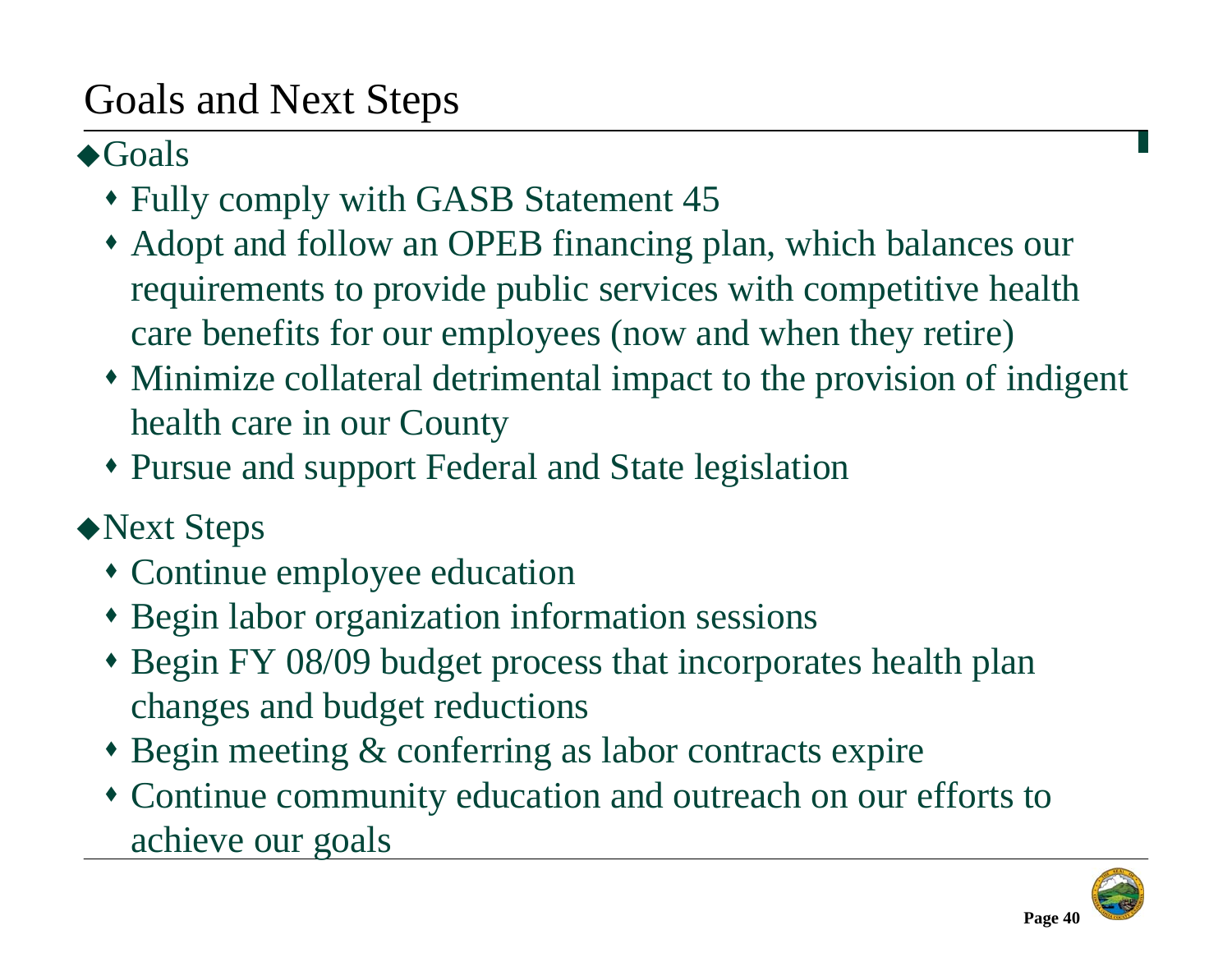## **Questions?**

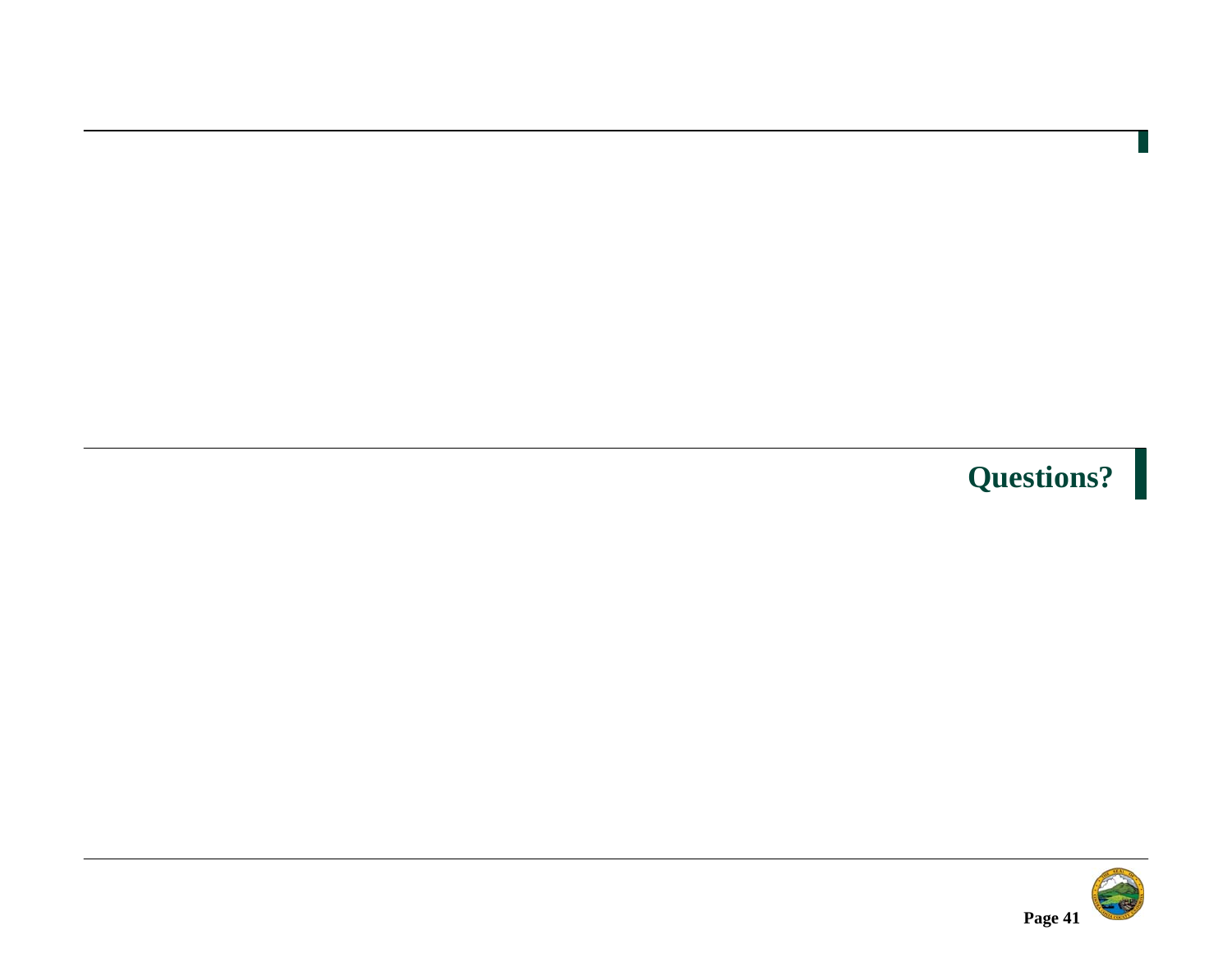#### **Contra Costa County 2008 Rates and Contributions**

|                                  |           | <b>Current</b><br>contributions | <b>Rate</b> | <b>2008 Monthly Annual County Annual Retiree</b><br><b>Subsidy</b> | <b>Share</b> |  |
|----------------------------------|-----------|---------------------------------|-------------|--------------------------------------------------------------------|--------------|--|
| <b>Early Retirees</b> (under 65) |           |                                 |             |                                                                    |              |  |
| <b>Kaiser</b>                    | EE        | 80%                             | \$499.70    | \$4,797.12                                                         | \$1,199.28   |  |
|                                  | EF        | 80%                             | \$1,164.29  | \$11,177.18                                                        | \$2,794.30   |  |
| <b>Health Net HMO</b>            | EE        | 80%                             | \$598.09    | \$5,741.66                                                         | \$1,435.42   |  |
|                                  | EF        | 80%                             | \$1,467.14  | \$14,084.54                                                        | \$3,521.14   |  |
| <b>Health Net PPO</b>            | <b>EE</b> | 59%                             | \$832.24    | \$5,846.32                                                         | \$4,140.56   |  |
|                                  | EF        | 59%                             | \$1,977.04  | \$13,888.31                                                        | \$9,836.17   |  |
| <b>CCHP - A</b>                  | <b>EE</b> | 98%                             | \$516.42    | \$6,073.10                                                         | \$123.94     |  |
|                                  | EF        | 98%                             | \$1,230.38  | \$14,469.27                                                        | \$295.29     |  |
| <b>CCHP - B</b>                  | EE        | 90%                             | \$569.72    | \$6,152.98                                                         | \$683.66     |  |
|                                  | EF        | 90%                             | \$1,353.74  | \$14,620.39                                                        | \$1,624.49   |  |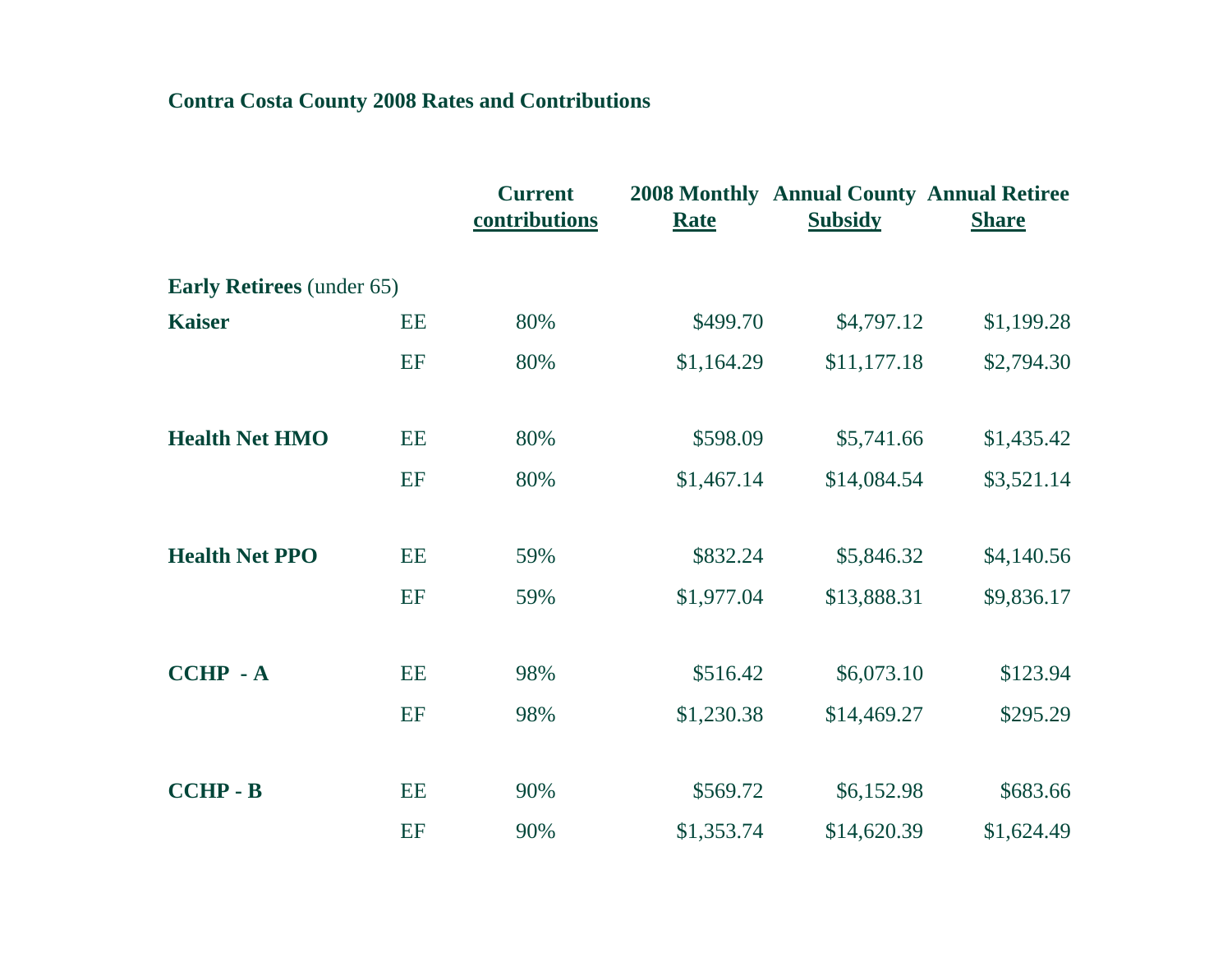#### **Contra Costa County 2008 Rates and Contributions**

|                           |           | <b>Current</b><br>contributions | 2008 Monthly<br><b>Rate</b> | <b>Subsidy</b> | <b>Annual County Annual Retiree</b><br><b>Share</b> |
|---------------------------|-----------|---------------------------------|-----------------------------|----------------|-----------------------------------------------------|
| <b>Retirees</b> (over 65) |           |                                 |                             |                |                                                     |
| <b>Kaiser Cost</b>        | EE        | $80\% + $96.40$                 | \$551.88                    | 6,455          | 168                                                 |
| <b>Retiree</b>            | EF        | $80\% + $192.80$                | \$1,268.65                  | 14,493         | 731                                                 |
| <b>Kaiser Senior</b>      | EE        | $80\% + $96.40$                 | \$226.97                    | 2,724          | 0.12                                                |
| <b>Advantage</b>          | EF        | $80\% + $192.80$                | \$618.83                    | 7,426          | 0.12                                                |
| <b>Health Net Cost</b>    | EE        | $80\% + $96.40$                 | \$404.42                    | 4,853          | 0.12                                                |
| <b>Retiree</b>            | EF        | $80\% + $192.80$                | \$808.86                    | 9,706          | 0.12                                                |
| <b>Health Net</b>         | EE        | $80\% + $96.40$                 | \$296.40                    | 3,557          | 0.12                                                |
| <b>Seniority Plus</b>     | EF        | $80\% + $192.80$                | \$592.80                    | 7,113          | 0.12                                                |
| <b>Health Net Flex</b>    | EE        | $59\% + 96.40$                  | \$642.48                    | 5,670          | 2,039.67                                            |
| <b>Net PPO</b>            | EF        | $59\% + 192.8$                  | \$1,284.97                  | 11,340         | 4,079.38                                            |
| <b>CCHP - A</b>           | EE        | $98\% + $96.40$                 | \$420.02                    | 5,040          | 0.12                                                |
| <b>Retiree</b>            | EF        | $98\% + $192.80$                | \$1,037.58                  | 12,451         | 0.12                                                |
| <b>CCHP - B</b>           | <b>EE</b> | $90\% + $96.40$                 | \$473.32                    | 5,680          | 0.12                                                |
| <b>Retiree</b>            | EF        | $90\% + $192.80$                | \$1,160.93                  | 13,931         | 0.12                                                |

#### **Retiree rates for EF calculated with 2 people on Medicare**